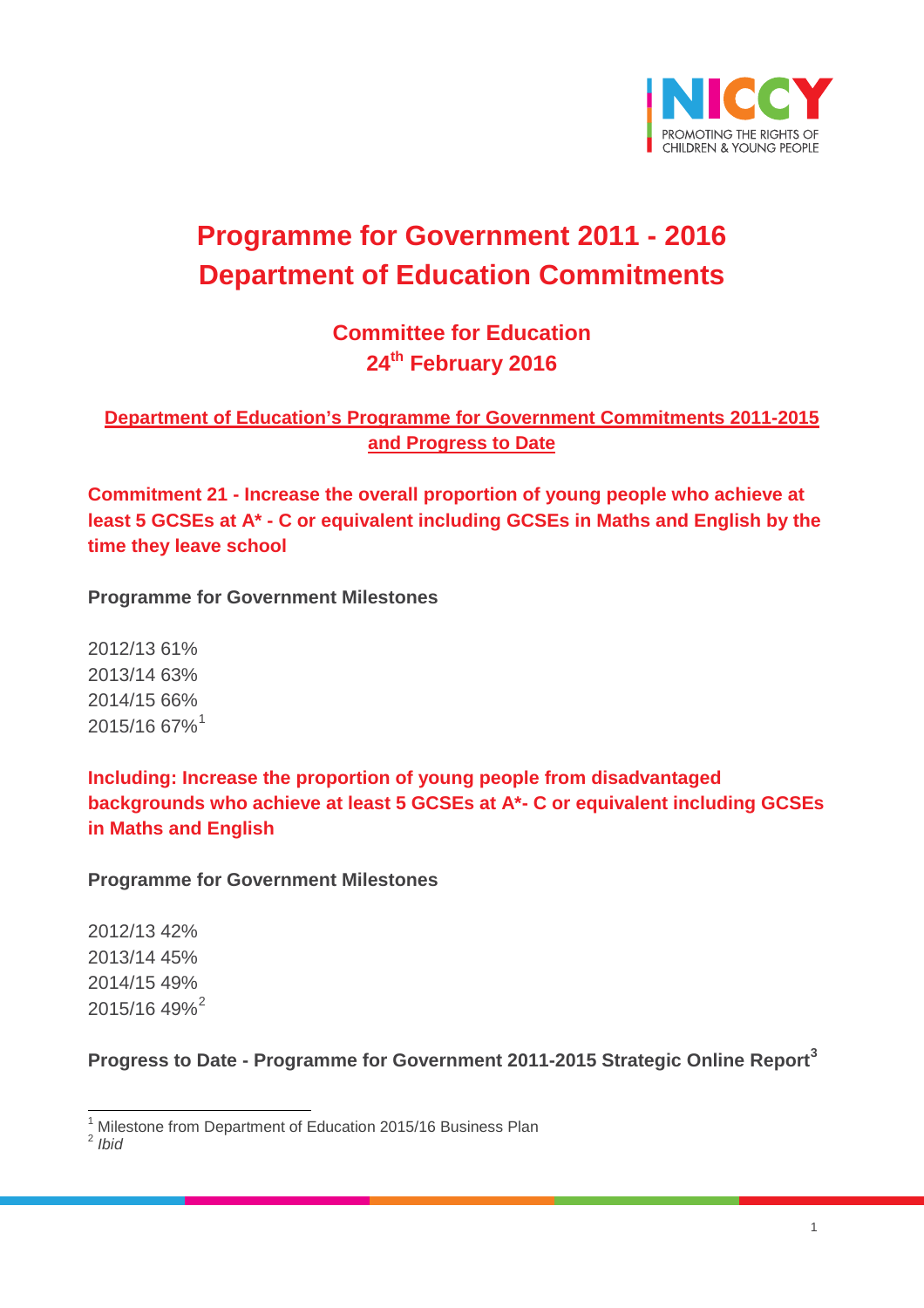

The latest data (published in May 2014) show that the proportion of school leavers with at least 5 GCSEs A\*- C (inc. equivalents) including GCSE English and GCSE maths has increased from 59.5% in 2010/11 to 62.2% in 2012/13. The proportion of school leavers entitled to free school meals achieving this measure has increased from 31.7% in 2010/11 to 34.9% in 2012/13. The Department undertakes a range of measures to support school improvement. The Minister for Education announced in 2013/14 additional funding to be targeted at raising educational standards. This funding is providing for a CPD project for KS2 and KS3 literacy and numeracy teachers focused on the delivery of high quality teaching and learning and to address issues faced by pupils at transition to post primary. The community education initiatives programme, now in its 2nd year to support improved educational outcomes in areas of deprivation, including specifically areas of educational deprivation. The Delivering Social Change Signature programme for literacy and numeracy continues to deliver additional support in English and Maths to thousands of pupils in primary and post-primary schools. As at 30 September 2014, 266 of the 269 FTE teachers are in post. In 2013/14 academic year approximately 10,000 pupils in primary and post primary schools received additional support. A report on the performance of pupils and the benefits they have realised will be produced following collation of results from assessments and exams.

# **Commitment 42 - Improve literacy and numeracy levels among all school leavers, with additional support targeted at underachieving pupils**

### **Programme for Government Milestones**

2012/13 Develop proposals to significantly improve literacy levels and thereby contribute to addressing multigenerational disadvantage

2013/14 Implement and monitor programme

2014/15 Implement and monitor programme

2015/2016 In the context of implementing 'Count, Read: Succeed', implement proposals to significantly improve literacy levels and thereby contribute to addressing multi-generational disadvantage.<sup>[4](#page-1-0)</sup>

<sup>&</sup>lt;sup>3</sup> The webpage containing the NI Executive's Programme for Government 2011-2015 - Strategic Online Report's states that these tables are updated by Departments on a quarterly basis. No date has been provided but it does not appear that this has been updated in some time as the information provided is not the most up to date.

<span id="page-1-0"></span><sup>4</sup> *Op cit* 1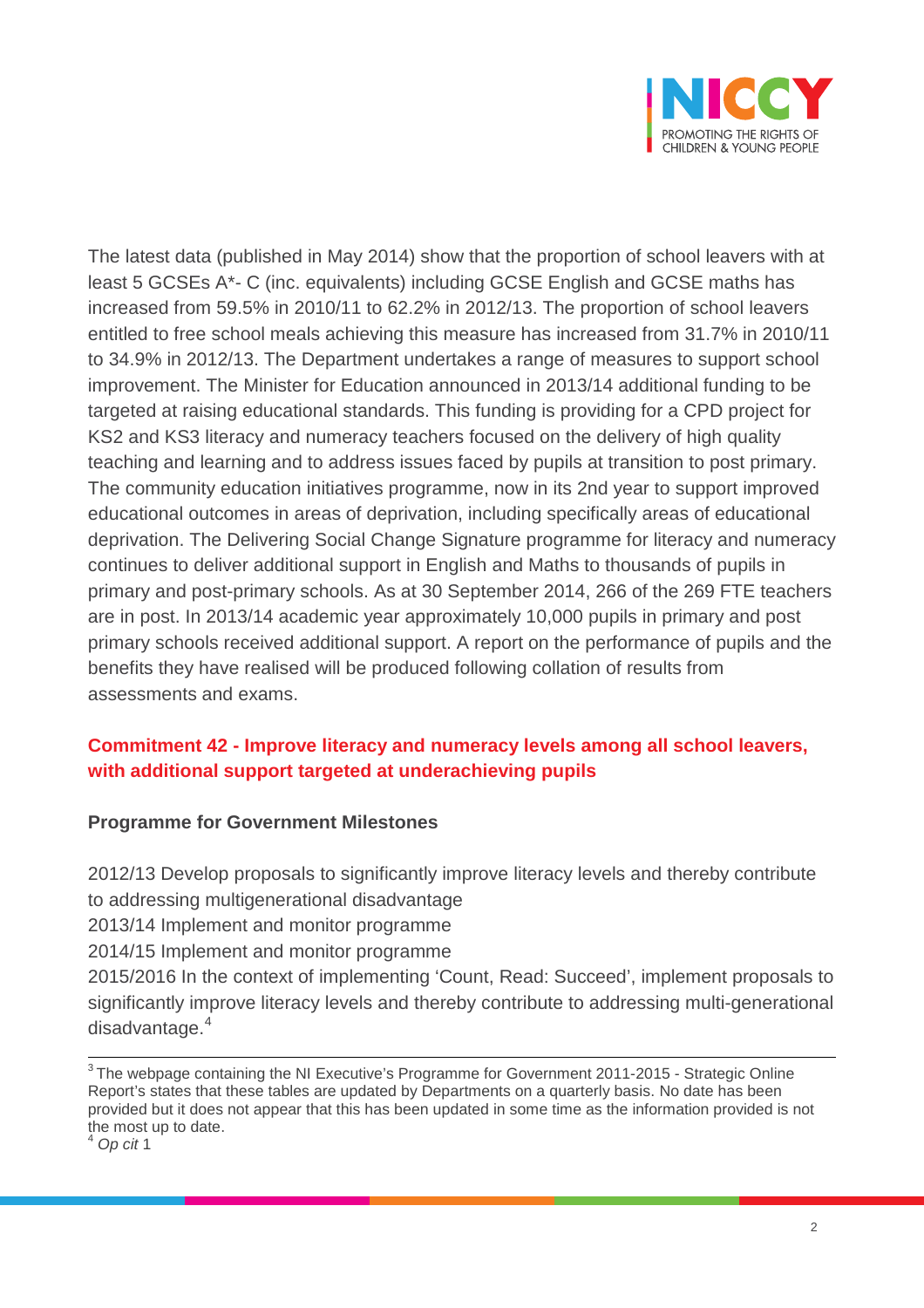

# **Progress to Date - Programme for Government 2011-2015 Strategic Online Report[5](#page-2-0)**

The Minister has in place a coherent set of policies designed to improve educational outcomes for young people and to address the root causes when pupils are not achieving to their full potential. The Department's literacy and numeracy strategy – Count, read: succeed - supports teachers and school leaders in their work to raise overall levels of attainment in literacy and numeracy. The strategy is supported by a range of additional measures and funded programmes to improve literacy and numeracy. The most recently published data shows that the proportion of school leavers achieving GCSE A\*- C in English has increased from 68.5% in 2009/10 to 70% in 2012/13. The proportion achieving GCSE A\*- C in maths has increased from 64.9% to 69% during this period. The proportion of school leavers entitled to free school meals achieving GCSE A\*- C in English has increased from 44.3% in 2009/10 to 45.6% in 2012/13. The proportion of school leavers entitled to free school meals achieving GCSE A\*- C in maths has increased from 37.1% in 2009/10 to 42.1% in 2012/13.

# **Commitment 43 - Ensure that at least one year of pre-school education is available to every family that wants it**

### **Programme for Government Milestones**

2012/13 Identify reasons why parents do not avail of places Commence implementation of the Review of Preschool Admissions

2013/14 Based on findings, implement changes to encourage parents to take up places Continue to implement Review of Pre-school Admissions

2014/15 Review progress and take further actions as necessary 2015/16

| Key Success Indicator <sup>6</sup>        | Commitment/Action                               |
|-------------------------------------------|-------------------------------------------------|
| Sufficient pre-school places available so | Ensure sufficient level of provision to meet    |
| that every child can be offered a place   | demand.                                         |
|                                           | Review the prioritising criteria for allocation |
|                                           | of places to ensure that they adequately        |
|                                           | prioritise low income families, including low   |

<span id="page-2-0"></span><sup>5</sup> *Op cit* <sup>3</sup>

<span id="page-2-1"></span><sup>6</sup> *Op cit* 1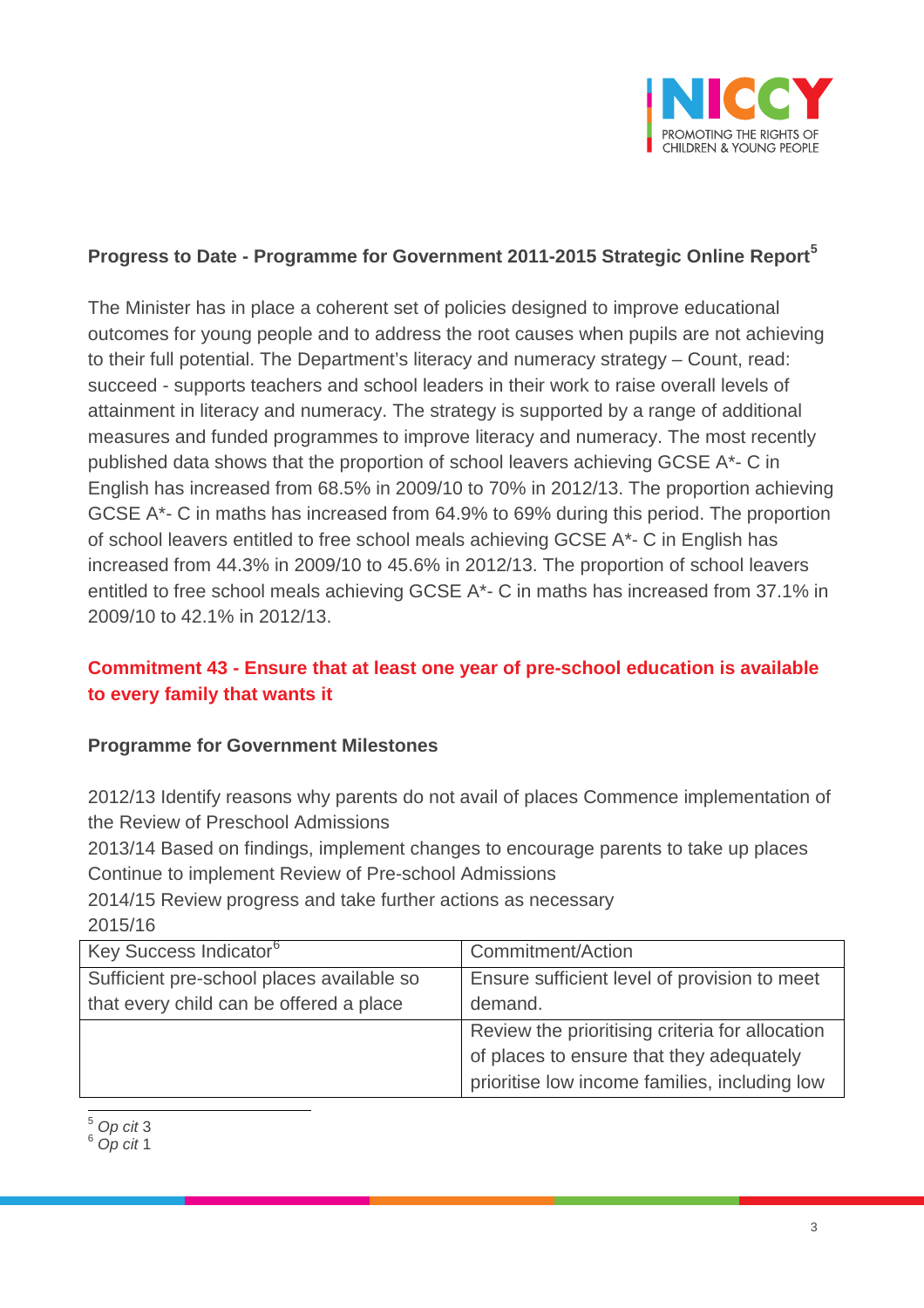

paid working parents.

### **Progress to Date - Programme for Government 2011-2015 Strategic Online Report[7](#page-3-0)**

Progress on the commitment in 2014/15 shows that 99.9% of children obtained a funded pre-school place (whose parents engaged with the process to the end).

# **Commitment 71 - Establish a Ministerial advisory group to explore and bring forward recommendations to the Minister of Education to advance shared education**

#### **Programme for Government Milestones**

2012/13 Establish group and produce report with recommendations

### **Progress to Date - Programme for Government 2011-2015 Strategic Online Report[8](#page-3-1)**

This Commitment is complete.

# **Commitment 72 - Ensure all children have the opportunity to participate in shared education programmes by 2015**

#### **Programme for Government Milestones**

2012/13 Define the objectives in terms of children participating in shared education programmes

2013/14 Put in place measures to achieve objectives

2014/15 Achieve overall commitment objective

2015/16

| Key Success Indicator <sup>9</sup>  | Commitment/Action                          |
|-------------------------------------|--------------------------------------------|
| Shared Education Bill introduced to | Bring forward legislation to define shared |
| Assembly                            | education and place powers on Department   |
|                                     | and relevant ALBs to encourage and         |

<sup>7</sup> *Op cit* <sup>3</sup>

<span id="page-3-1"></span><span id="page-3-0"></span><sup>8</sup> *Ibid*

<span id="page-3-2"></span><sup>9</sup> *Op cit* 1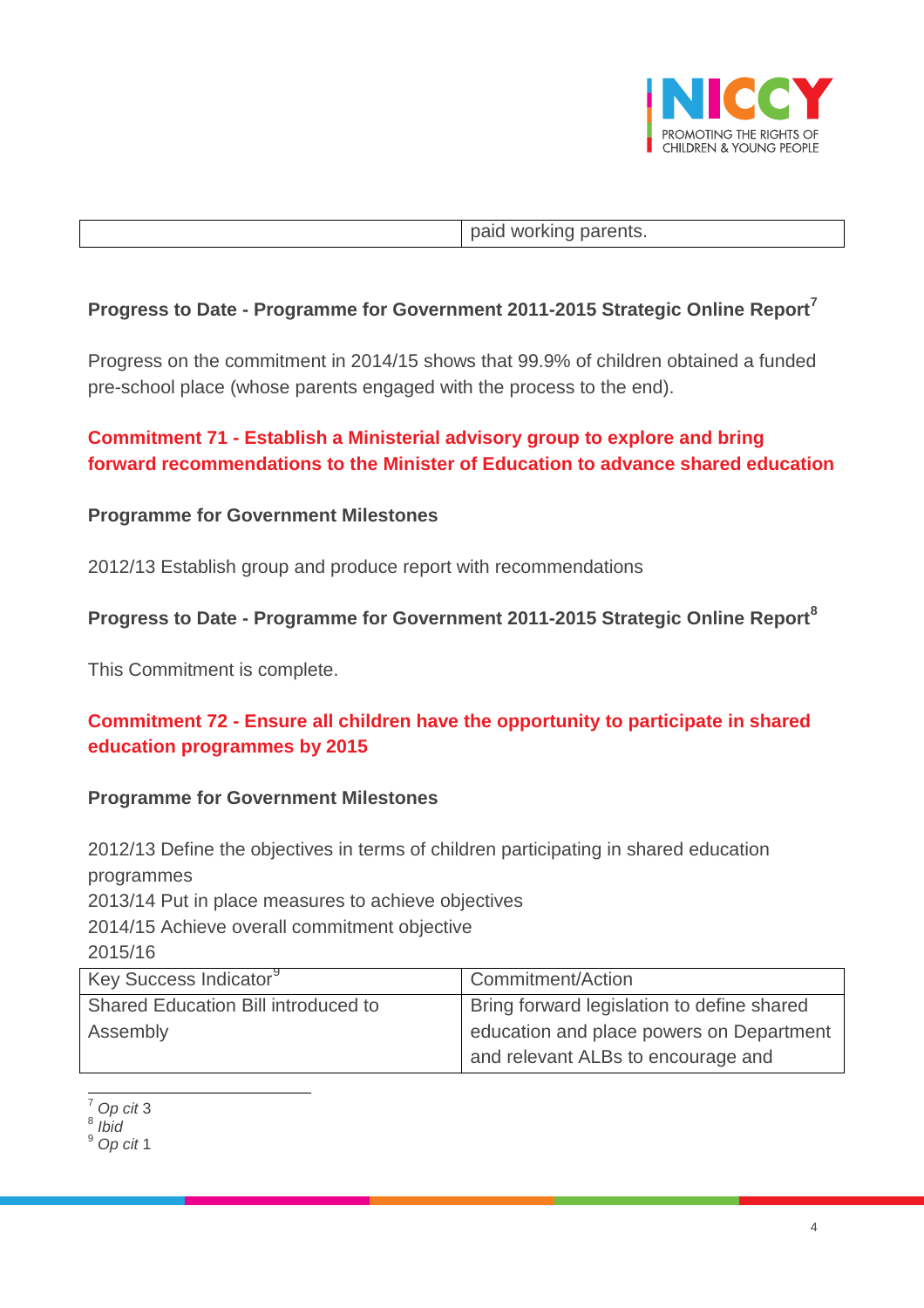

|                                        | facilitate shared education in line with the  |
|----------------------------------------|-----------------------------------------------|
|                                        | following timescale:                          |
|                                        | • Introduce the Bill by May 2015;             |
|                                        | • Achieve second reading before Summer        |
|                                        | Recess:                                       |
|                                        | • Conclude Committee stage by end of          |
|                                        | November 2015;                                |
|                                        | • Obtain Executive agreement to Bill by end   |
|                                        | of December 2015; and                         |
|                                        | • Complete Consideration stages by end of     |
|                                        | January 2016.                                 |
|                                        |                                               |
| % increase in pupils engaged in shared | Progress a second call for schools to apply   |
| education                              | for funding through the DSC Shared            |
|                                        | <b>Education Signature Project to further</b> |
|                                        | extend and embed opportunities for shared     |
|                                        | education.                                    |
|                                        |                                               |
|                                        |                                               |

# **Progress to Date - Programme for Government 2011-2015 Strategic Online Report[10](#page-4-0)**

Progress remains on target to meet the milestone targets. A £25m four year Delivering Social Change Shared Education Signature Project was announced by First Minister and Deputy First Minister on 17 September. The project is expected to be operational early in the 2014/15 academic year. Objectives in terms of children participating in shared education programmes have been defined. Baseline statistics have been established from the 2013 school omnibus survey and published in January 2014. The Minister made a statement to the Assembly on 22 October accepting their recommendations in principle, but reserving judgement on some pending further work. The Minister has committed to mainstream funding for shared education, drawing on the lessons from the DSC Signature Project. Work is in progress to implement the recommendations. SEUPB have proposals for Peace IV include a Shared Education thematic area and will be submitted to the EU Commission. Peace IV is expected to be operational during 2015.

<span id="page-4-0"></span><sup>10</sup> *Op cit* <sup>3</sup>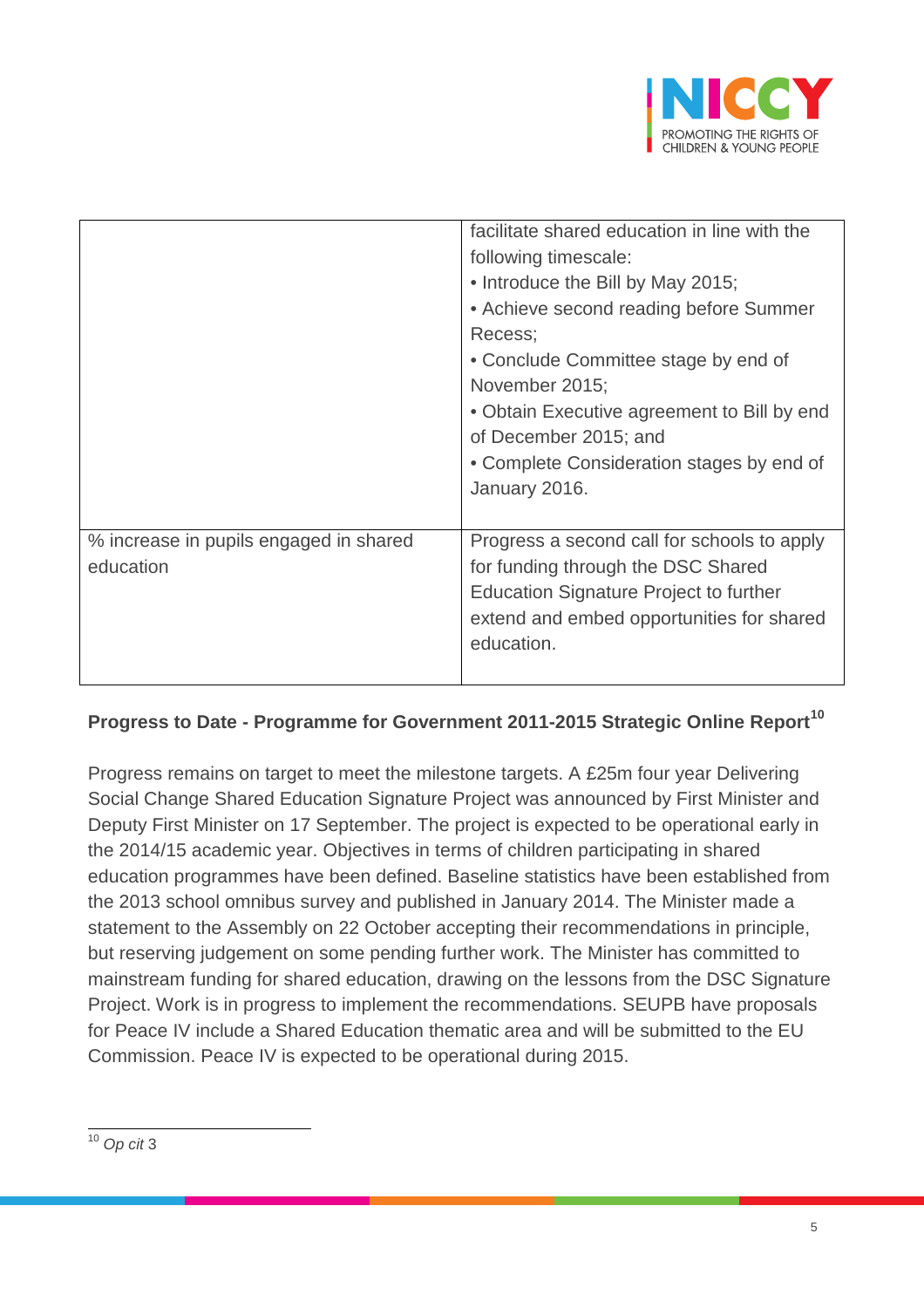

# **Commitment 73 - Substantially increase the number of schools sharing facilities by 2015**

### **Programme for Government Milestones**

2012/13 Define the objectives in terms of children sharing school facilitates

2013/14 Put in place measures to achieve objectives

2014/15 Achieve overall commitment objective

2015/16

| Key Success Indicator <sup>11</sup>      | Commitment/Action                        |
|------------------------------------------|------------------------------------------|
| % increase in schools sharing facilities | Identify successful second call shared   |
|                                          | campus projects under the Executive's    |
|                                          | TBUC strategy to be announced by the     |
|                                          | Minister by June 2015.                   |
|                                          | Following announcement, progress         |
|                                          | business cases and act as project board  |
|                                          | members for first and second call shared |
|                                          | campus projects throughout the year.     |

# **Progress to Date - Programme for Government 2011-2015 Strategic Online Report**[12](#page-5-1)

Progress remains on target to meet the milestone targets. High level objectives for children sharing school facilities have been defined. Baseline statistics have been established from the 2013 school omnibus survey and published in January 2014. Three projects have been approved for Business Case development. The criteria for application approval has been reviewed in advance of the second call for applications launched on 1 October 2014.

<span id="page-5-0"></span><sup>11</sup> *Op cit* <sup>1</sup>

<span id="page-5-1"></span><sup>12</sup> *Op cit* 3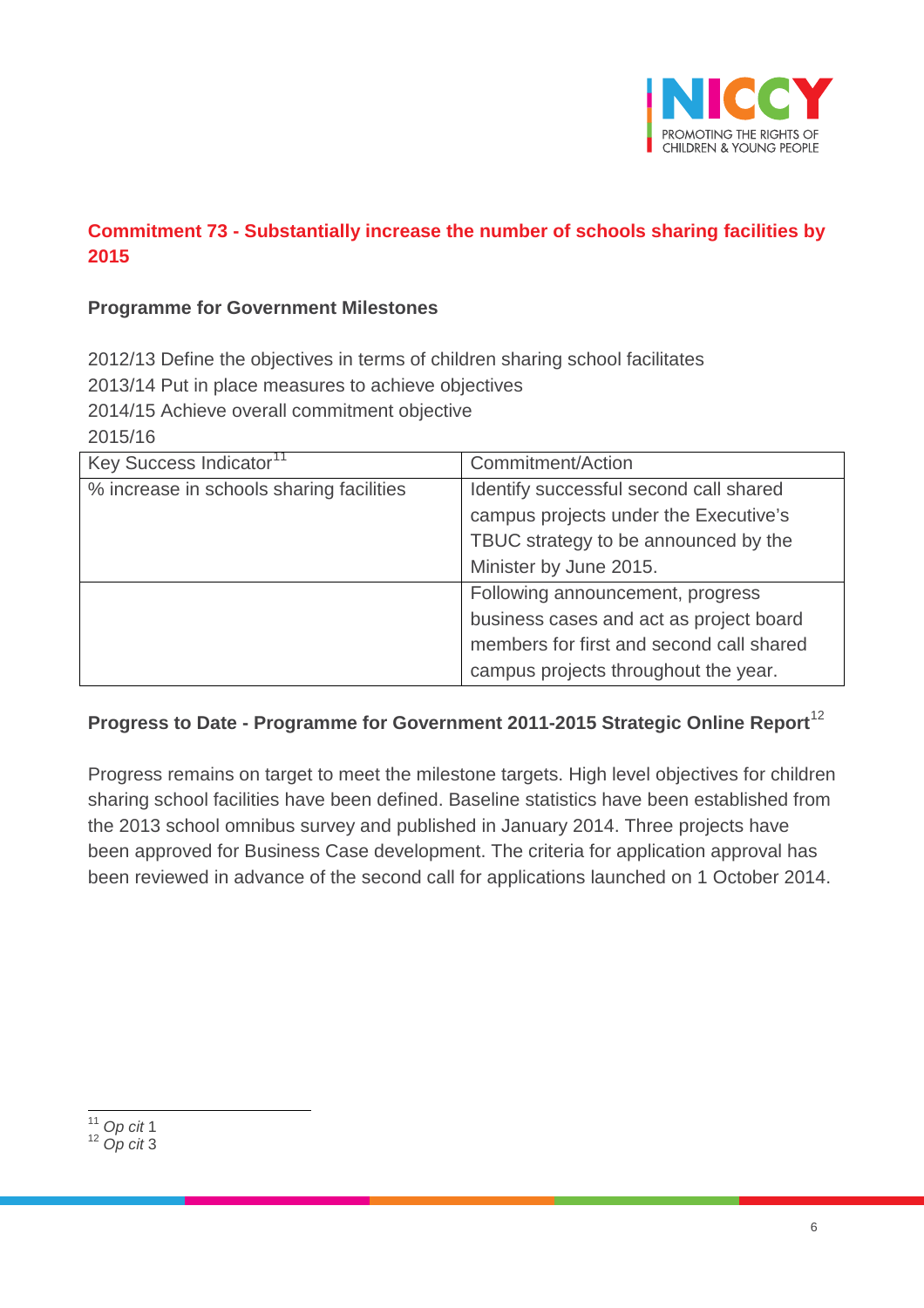

### **Introduction**

The Office of the Commissioner for Children and Young People (NICCY) was created in accordance with 'The Commissioner for Children and Young People (Northern Ireland) Order' (2003) to safeguard and promote the rights and best interests of children and young people in Northern Ireland. Under Articles 7(2) and (3) of this legislation, NICCY has a mandate to keep under review the adequacy and effectiveness of law, practice and services relating to the rights and best interests of children and young people by relevant authorities. Under Article 7(4), NICCY has a statutory duty to advise any relevant authority on matters concerning the rights or best interests of children and young persons. The Commissioner's remit includes children and young people from birth up to 18 years, or 21 years, if the young person is disabled or in the care of social services. In carrying out her functions, the Commissioner's paramount consideration is the rights of the child or young person, having particular regard to their wishes and feelings. In exercising her functions, the Commissioner has regard to all relevant provisions of the United Nations Convention on the Rights of the Child (UNCRC).

### **Questions Posed by Committee for Education**

# **1. How well has the Department of Education met its 2011-15 Programme for Government commitments?**

**3. How useful or relevant were the 2011-15 Programme for Government commitments?** 

Commitments 21 and 42 - More recent statistics are available than those relied upon by the Department of Education above. In 2014/15 the percentage of school leavers achieving at least 5 GCSEs Grades A\* - C including GCSEs in Mathematics and English was 67.0%. In 2014/15 the percentage of FSME school leavers achieving at least 5 GCSEs A\*- C including GCSEs in Mathematics and English was 45.6%.<sup>[13](#page-6-0)</sup> The target set for FSME children has therefore not been met.

FSME is an indicator of social deprivation and is highly correlated with lower levels of educational attainment, with FSME pupils being more likely to have special educational needs; be excluded from school; be persistent truants; at risk of becoming involved in anti-

<span id="page-6-0"></span><sup>&</sup>lt;sup>13</sup> Statistical Bulletin 9/2015 Year 12 and Year 14 Examination Performance at Post-Primary Schools in Northern Ireland 2014-15, Department of Education, 15<sup>th</sup> December 2015.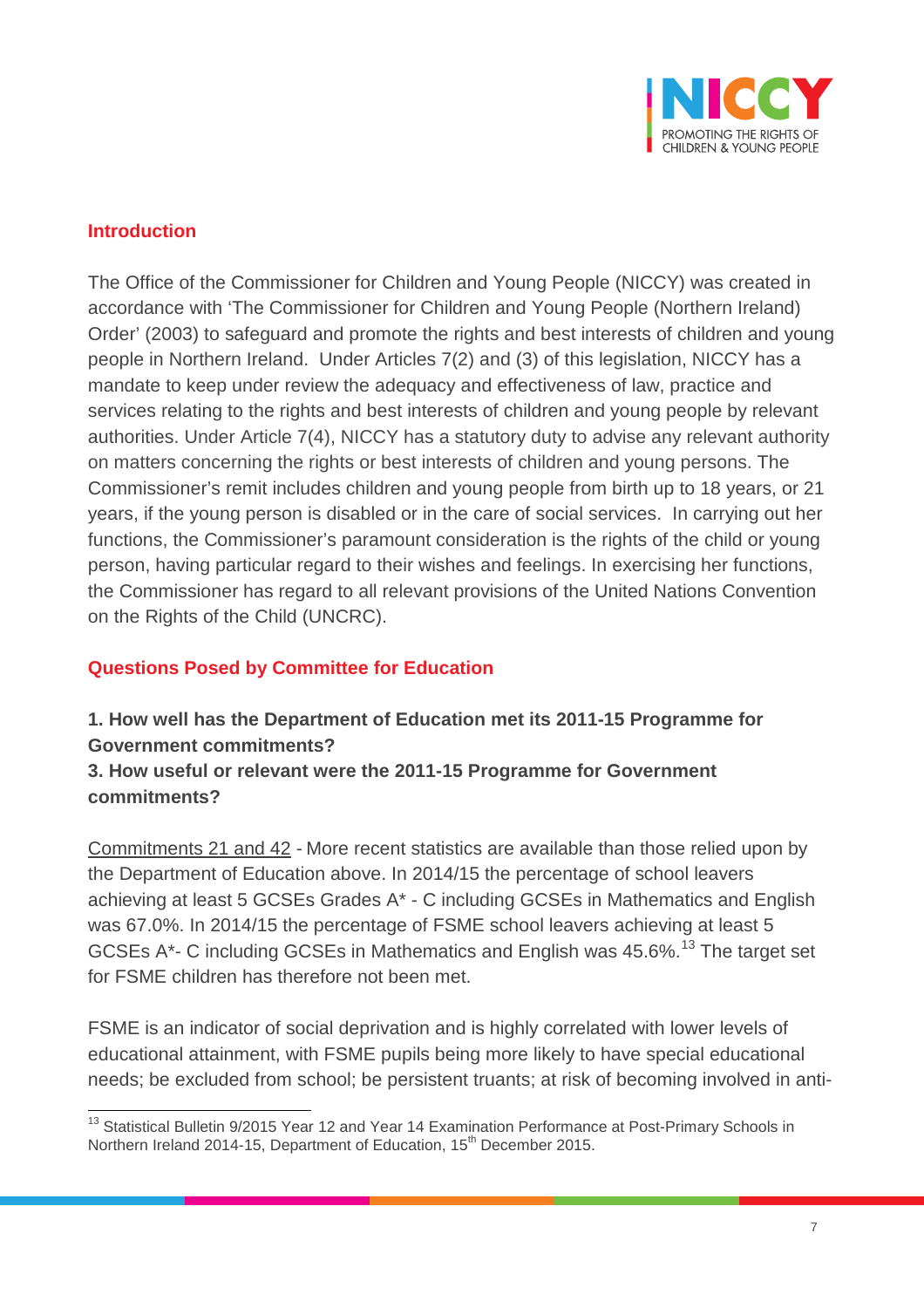

social behaviour; and, as a consequence, when they leave school they are more likely to be unemployed or earning lower salaries. Almost a third of all pupils in Northern Ireland are now FSME. This figure is increasing and has increased steadily from 20% in 2010/11 to 30% in 2015/16.<sup>[14](#page-7-0)</sup> This is partially due to recent changes to the eligibility criteria relating to FSME where the Minister for Education extended the eligibility criteria to include not only families with no income but working families on benefits and low incomes. This has resulted in over 34,000 pupils becoming eligible for free school meals in 2014-15. In 2014- 15, nearly 98,000 children, which represents approximately 30% of the school population, benefited from the current policy on free school meals.<sup>[15](#page-7-1)</sup> In addition, in September 2013, the Minister for Education extended eligibility for free school meals to pupils at 15 independent schools which accommodate 700 pupils aged  $2 - 18$ .<sup>[16](#page-7-2)</sup>

While NICCY agrees that raising the educational attainment levels of disadvantaged pupils is extremely important, there are other issues which are relevant for FSME pupils including the issue of school absence which this focus on GCSE results alone does not capture. Figures indicate that for the most part, absence rates increase in line with the percentage of pupils enrolled who are eligible for free school meals. In schools where less than 10% of pupils enrolled were eligible for free school meals, the overall absence rate was 4.0% of the total half days. This compares with 11.6% of the total half days for schools with more than 50% of pupils enrolled eligible for free school meals. Unauthorised absence is notably higher for schools with high levels of FSME. Since the level of free school meal eligibility is indicative of levels of deprivation, the data suggest that absence tends to be higher in more disadvantaged areas. [17](#page-7-3)

In addition, there are no PfG literacy and numeracy targets set which relate to children in primary school.

A recent OECD report<sup>[18](#page-7-4)</sup> has found that compared internationally, pupils in Northern Ireland perform very well in assessments at the primary level and around average at the post-

<span id="page-7-0"></span><sup>&</sup>lt;sup>14</sup> Statistical Bulletin 8/2015 Annual enrolments at grant-aided schools in Northern Ireland 2015/16: Basic provisional statistics 10<sup>th</sup> December 2015.

<span id="page-7-1"></span><sup>&</sup>lt;sup>15</sup> Minister for Education's response to Assembly Question asked by Mr Sam Gardiner, MLA [AQO](https://en.wikipedia.org/wiki/AQO) 8631/11-16, 15<sup>th</sup> September 2015.<br><sup>16</sup> http://www.northernireland.gov.uk/news-de-030913-free-school-meals

<span id="page-7-2"></span>

<span id="page-7-3"></span> $17$  Attendance at grant-aided primary, post-primary and special schools in Northern Ireland - 2013/14: Detailed statistics, Department of Education, 19<sup>th</sup> February 2015*.*<br><sup>18</sup> OECD Reviews of Evaluation and Assessment in Education Northern Ireland, United Kingdom, Claire

<span id="page-7-4"></span>Shewbridge, Marian Hulshof, Deborah Nusche and Lars Stenius Staehr, 2014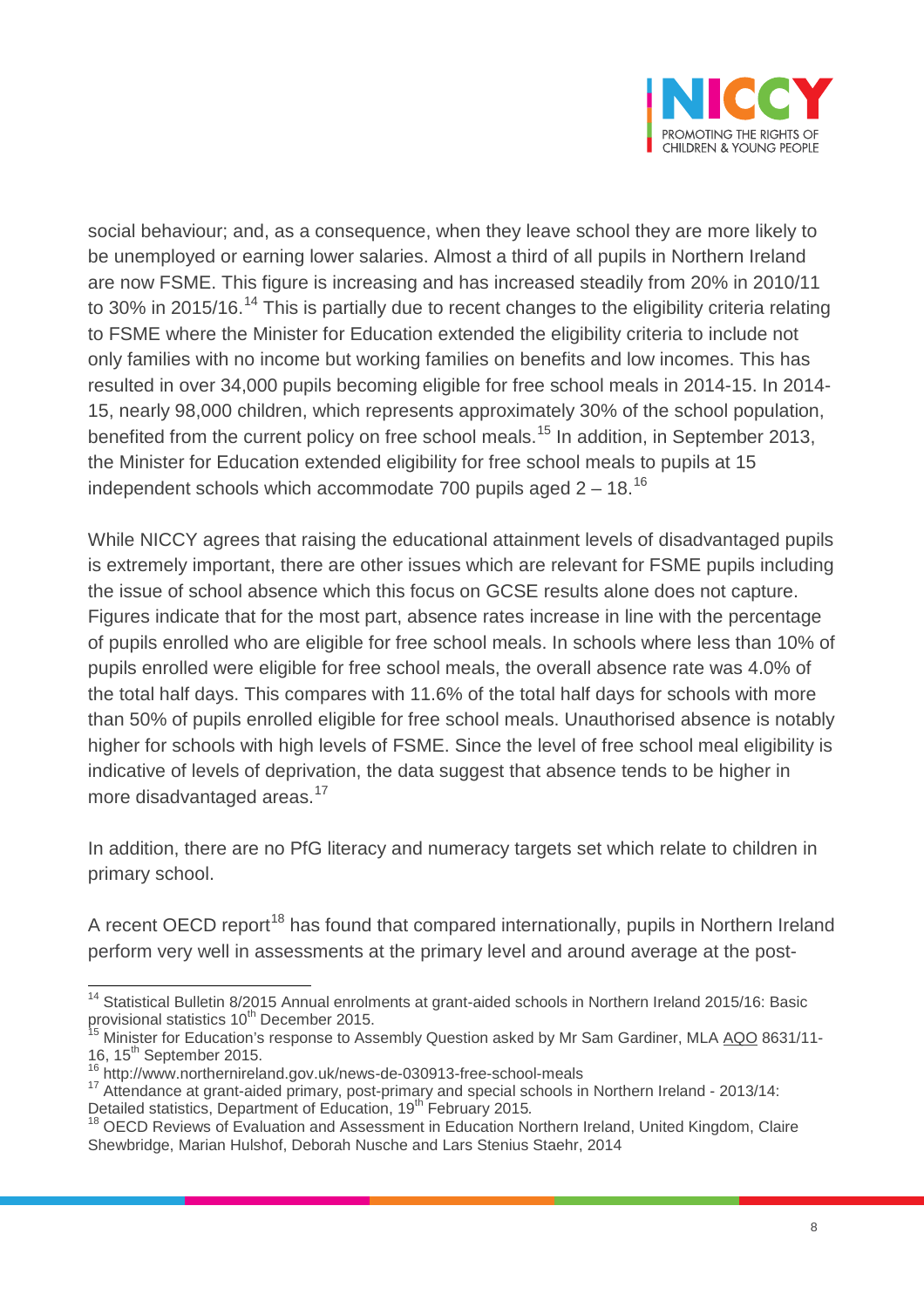

primary level. However, compared to the OECD average, differences in pupil performance at age 15 are more strongly associated with their schools' socio-economic intake. Social deprivation varies significantly among local government districts, as shown by the proportion of pupils entitled to free school meals. Some 43% of pupils are enrolled in academically selective post-primary schools and these, on average, have a more advantaged socio-economic intake. In some non-selective post-primary schools, there are high concentrations of pupils entitled to free school meals. The report found that the retention of academic selection maintains and accentuates social division in Northern Ireland and the present system of multiple unofficial academic selection tests places undue stress on the shoulders of teachers, parents and most notably children. It is clear that the focus in the current PfG commitments on FSME children and young people only addresses part of the problem. The continued use of academic selection in many postprimary schools in Northern Ireland is clearly serving to perpetuate social division and accentuate disadvantage in terms of educational attainment. This is not reflected in the PfG commitments.

Funding for the Delivering Social Change literacy and numeracy signature programme as referenced in the Department's progress on commitment 21 has now ceased and the programme has come to an end. In response to an Assembly Question on whether shortfalls in funding have impacted on the Delivering Social Change improving literacy and numeracy signature programme<sup>[19](#page-8-0)</sup> the Minister for Education stated,

*"The Delivering Social Change [\(DSC\)](http://en.wikipedia.org/wiki/DSC) programme was announced by the Office of the First [Minister](http://www.theyworkforyou.com/glossary/?gl=35) and deputy [First Minister](http://en.wikipedia.org/wiki/First_Minister) in [October 2012.](http://en.wikipedia.org/wiki/October_2012) The programme was only made possible by central funding provided by [OFMDFM.](http://en.wikipedia.org/wiki/OFMDFM) In the absence of central funding, I had to end the OFMDFM programme and the DE expansion programme at the end of [August](http://en.wikipedia.org/wiki/August_2015)  [2015.](http://en.wikipedia.org/wiki/August_2015).. My commitment to the programme is such that I have set aside an additional £200,000 to ensure that the best practice and learning developed and identified during the programme can be disseminated across all schools and create a lasting legacy for the Delivering Social Change programme."*

More recently, the First Minister and Deputy First Minister were asked for their assessment of the success and value of the Delivering Social Change Programme as two Assembly

<span id="page-8-0"></span><sup>&</sup>lt;sup>19</sup> Question asked by Mr P Ramsey MLA, [AQO](http://en.wikipedia.org/wiki/AQO) 8999/11-16 3<sup>rd</sup> November 2015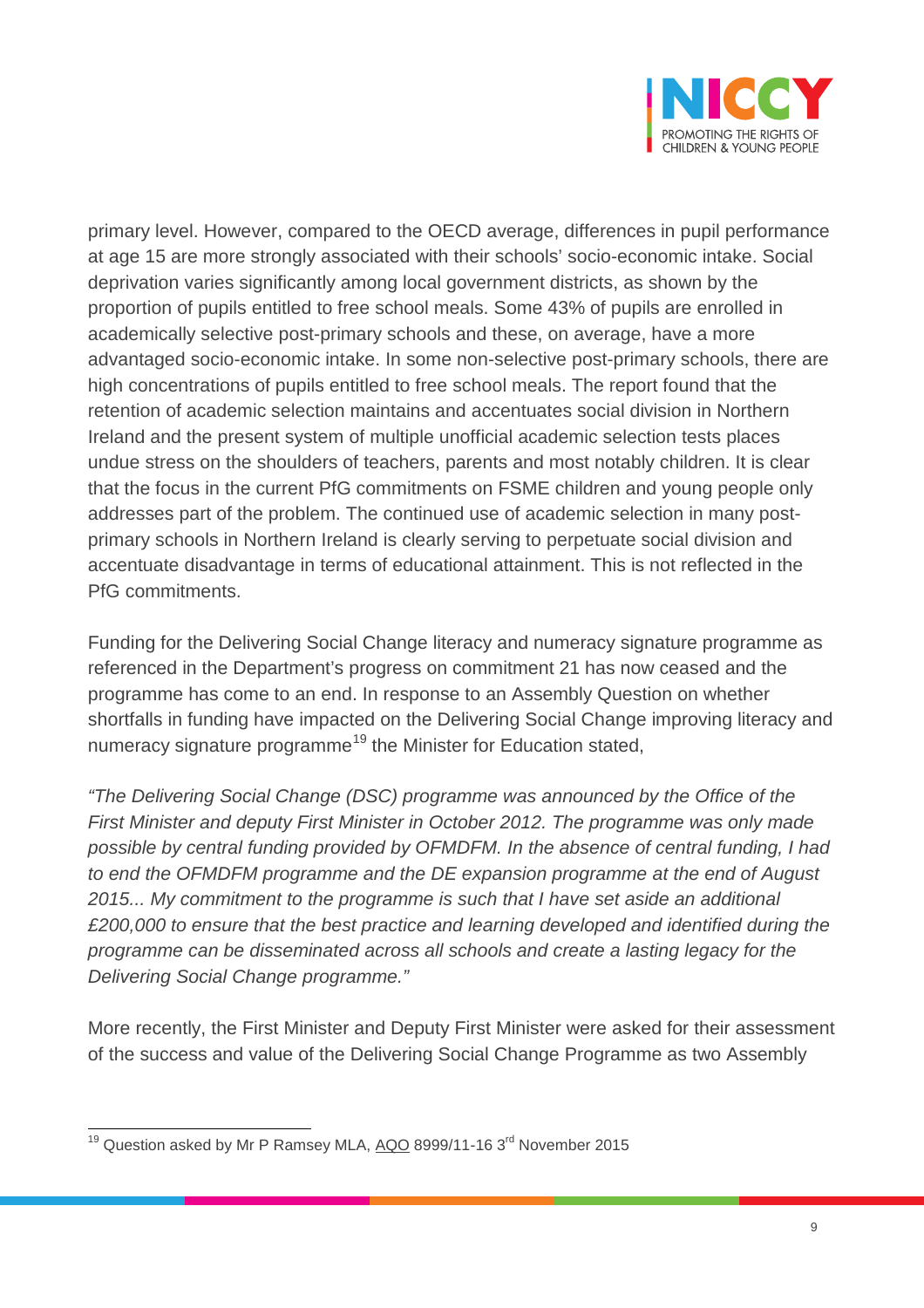

questions.[20](#page-9-0) The First Minister answered these questions together and highlighted the ongoing evaluation of the Delivering Social Change signature programmes. She went on to say,

*"The literacy and numeracy programme is a critical part of the Delivering Social Change framework and was completed in June of 2015. It is hoped that we will have the full evaluation very soon, but already we know that some 18,653... primary and post-primary children have received additional maths and English support as a result of this programme. I think it has made a phenomenal impact in terms of additional help and support. On average, 85% of those pupils have achieved or, indeed, exceeded their individual target level in literacy and numeracy."*

While this is encouraging in terms of the value of the Delivering Social Change literacy and numeracy signature programme, it is disappointing that funding for the programme has come to an end and there is no plan to reinstate it or to replace it with other measures specifically targeted at raising levels of literacy and numeracy in children. This is very concerning particularly in light of the recent manifesto launched by Save the Children's Read On, Get On campaign<sup>[21](#page-9-1)</sup> which predicts that 38,700 children in Northern Ireland will leave primary school between now and 2021 unable to read to a proficient standard.

In addition, no evaluation of the impact the CPD programme on KS2 and 3 literacy and numeracy has been provided, as referenced in the Department of Education's response to progress on PfG commitment 21.

Commitment 43 - Recent information available from the Department of Education states that at the end of the 2015/16 pre-school admissions process, 99.8% of target age children whose parents fully engaged with the process were offered a funded place in a pre-school setting.<sup>[22](#page-9-2)</sup> While this is an extremely high percentage, this statistic alone does not provide enough information on how well or fully this target has been achieved. The target commits to the provision of at least one year of pre-school education to every family that wants it. Firstly, this statistic relates only to, "children whose parents fully engaged with the process". There may be a number of reasons why not all parents who want pre-

<span id="page-9-0"></span><sup>&</sup>lt;sup>20</sup> [Mr G Lyons MLA asked AQO 9642/11-16](http://aims.niassembly.gov.uk/officialreport/report.aspx?&eveDate=2016-02-15&docID=259250#AQO 9642/11-16) and Mr D McIlveen MLA asked [AQO 9643/11-16](http://aims.niassembly.gov.uk/questions/oralsearchresults.aspx?&qf=0&qfv=1&ref=AQO%209643/11-16) 17<sup>th</sup> February  $\frac{2016}{21}$ 

<span id="page-9-1"></span><sup>&</sup>lt;sup>21</sup> Reading Northern Ireland's Future, How the next Northern Ireland Executive can unlock every child's potential, Read On, Get On,  $22^{\text{nd}}$  February 2016

<span id="page-9-2"></span> $2$  https://www.deni.gov.uk/articles/applying-funded-pre-school-place-201617#toc-3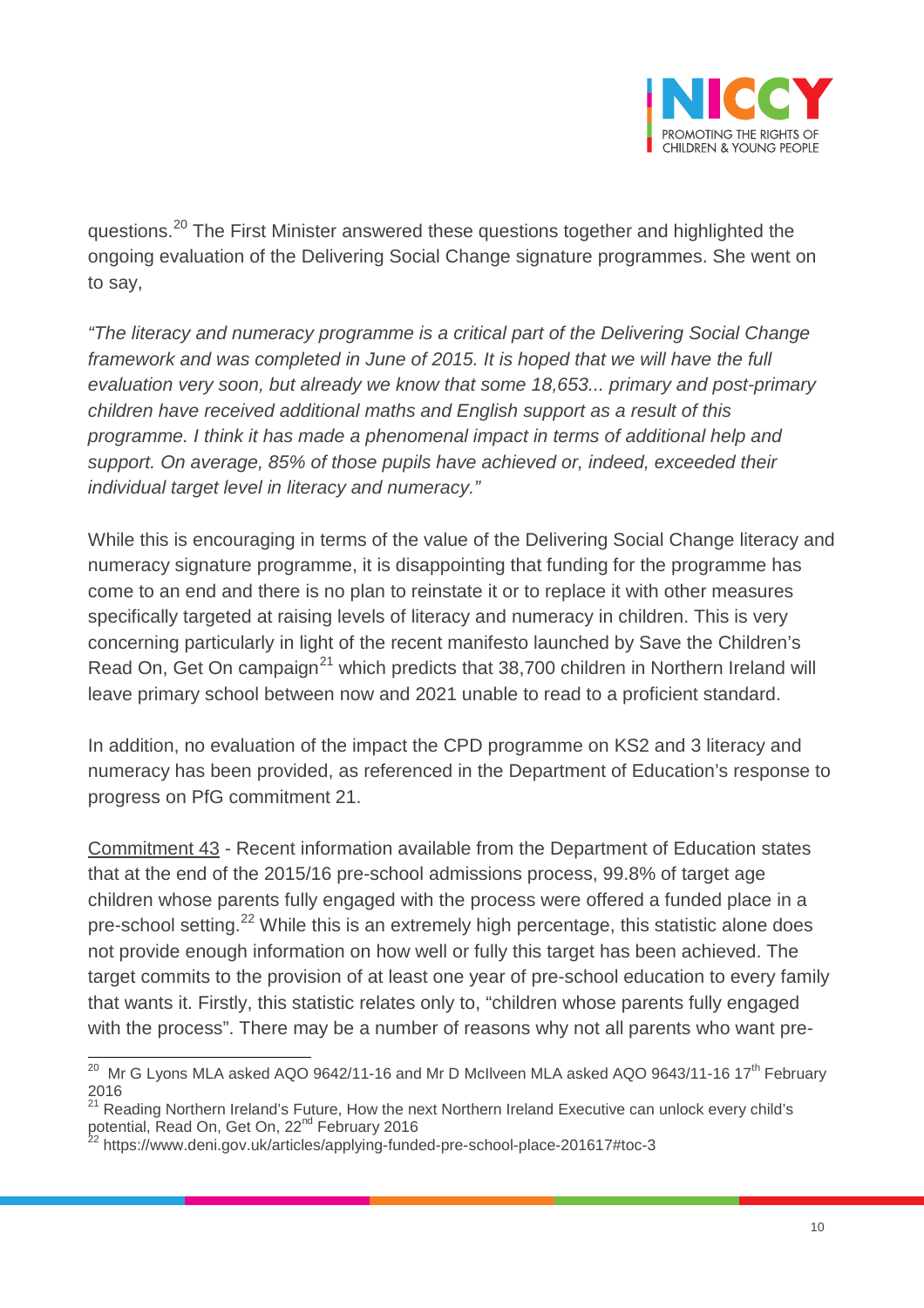

school education for their children may have fully engaged with the process, perhaps due to lack of awareness of the process or withdrawal from the process at stage 1 when a placement offer has not been made in any of the stated preferred providers. No analysis has been provided of parents who did not engage with the process at all and why. In addition, there is no differentiation between full and part-time nursery places and no information has been provided to indicate how happy parents and their children are with their nursery placement, their experience of the application and allocation process and the nursery provision service provided. It would be much more meaningful if the Department was to carry out an analysis of why parents are not fully engaging with the process and aim to address this, as well as carrying out a full examination of the pre-school education process to gain a full understanding of the experience of parents and children.

Commitments 72 and 73 – Work is progressing with regard to Shared Education and the Shared Education Bill is currently at an advanced stage in the NI Assembly legislative process. It is expected that the Shared Education Bill will become law before the end of this political mandate. While it is not currently the case that all children have the opportunity to participate in shared education, significant progress has been made on the availability of opportunities for many children to participate in shared education programmes. While this is positive, this purely quantitative focus does not provide a clear understanding of how shared education is currently operating in Northern Ireland, nor does it highlight some of the problems with shared education or propose ways of how to positively and meaningfully address them.

NICCY provided assistance to the Minister for Education by consulting with almost 6,000 children and young people to explore their views and experiences of shared education.<sup>[23](#page-10-0)</sup> with the intention of ensuring that these views meaningfully informed the development of the policy and legislation relating to shared education. Many of the children and young people who took part in NICCY's consultation on shared education gave positive accounts of their participation in joint classes and activities. However, a significant minority described having more mixed experiences of shared education initiatives, where interaction with pupils from other schools had been negative or limited. Some of the issues raised include children feeling uncomfortable if they were in a minority or 'out of place' when attending classes in another school. Some described collaborative activities and joint classes as **'**shared' but 'separate', because pupils remained within their own school or

<span id="page-10-0"></span><sup>&</sup>lt;sup>23</sup> Shared Education The Views of Children and Young People, Children and Young People's Report, NICCY, 2013.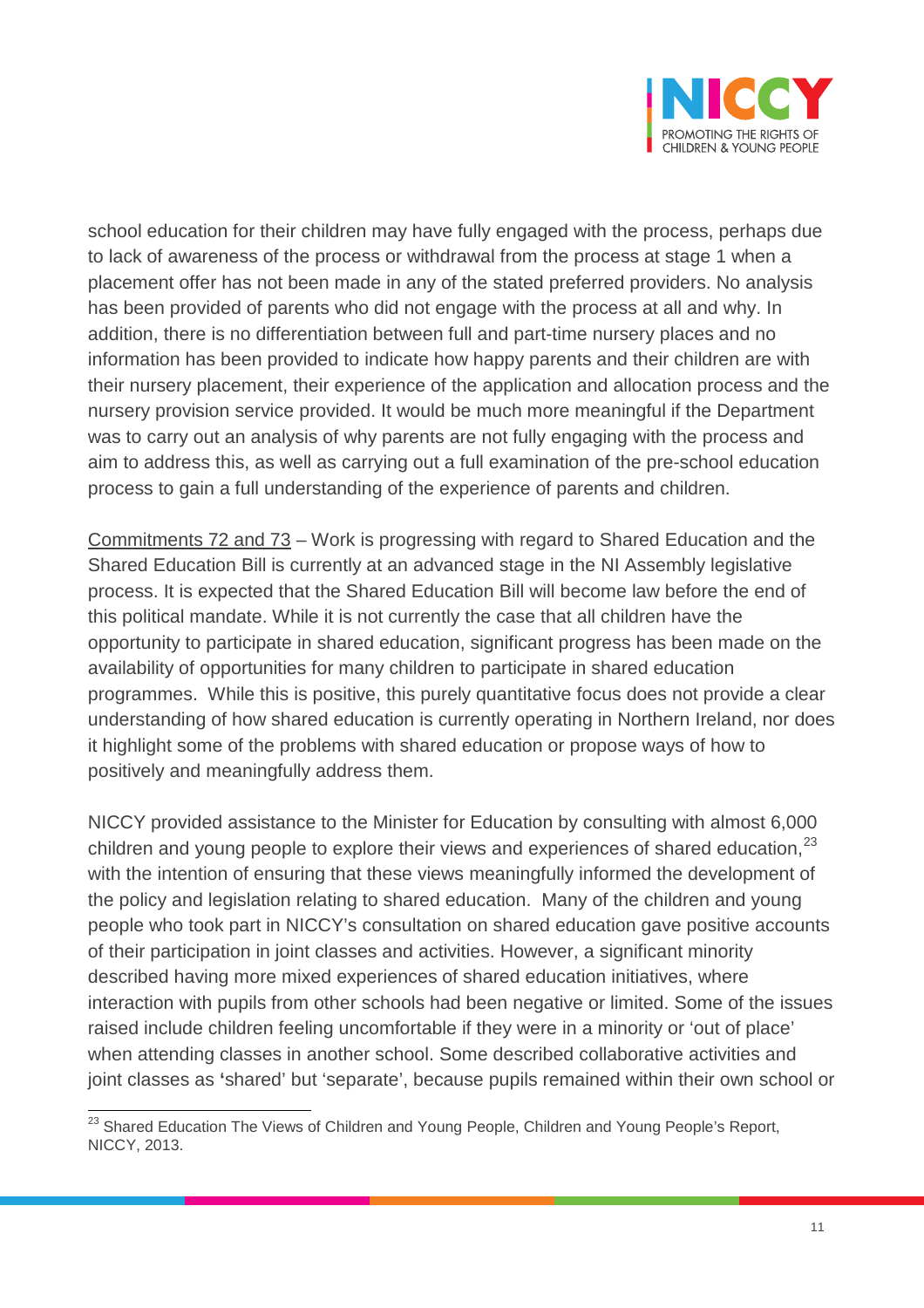

friendship groups and interaction with pupils from other schools had been limited. Some pupils expressed concern about sharing their education with pupils from particular schools. Their concerns related to academic ability, cross-community issues, standards of behaviour and the increased potential for bullying.

The potential future detrimental impact of these issues is further exacerbated by the decision taken by the Minister for Education in March 2015 to withdraw all ear-marked funding for the Department of Education's Community Relations, Equality and Diversity (CRED) Policy. While we understand from discussions with Departmental officials<sup>[24](#page-11-0)</sup> and the CRED Addendum<sup>[25](#page-11-1)</sup> that it is intended to deliver on the CRED policy commitments through mainstream funding, we also understand that without a specific budget for this work since March 2015, delivery of the policy has been difficult and CRED work is not happening to the same level as it was due to a lack of resources. We must therefore conclude that the withdrawal of earmarked funding for CRED is having a significant detrimental impact on the delivery of the policy.

Bringing children together to be educated, under the auspices of shared education, will result in the coming together of children with a range of identities in terms of not only their religion but also their race, gender, ability, sexual orientation, socio-economic status and home life circumstances, including children with caring responsibilities and children who are looked after by the state. There is therefore significant potential for issues to arise with regard to a lack of understanding of difference across a range of areas. It is our view that CRED has the potential to make an extremely positive contribution to the promotion of tolerance and respect which is so vital to ensuring the success of shared education in Northern Ireland. This is borne out by the findings of the 2012 Young Life and Times Survey which found that of those young people who had undertaken programmes on the specific areas over 80% reported more positive attitudes to people with disabilities, different religious beliefs, sexual orientations and ethnic group, over 75% reported more positive attitudes to people with different political opinions and over 70% reported more positive attitudes to people of different age, gender and on the issue of dependants as a result. In 2014, the same survey reported similarly high results in relation to young people's experience of CRED.<sup>[26](#page-11-2)</sup> Research clearly shows that different groups of children

<span id="page-11-0"></span><sup>&</sup>lt;sup>24</sup> Meeting between NICCY and DE staff 22<sup>nd</sup> January 2016.

<span id="page-11-1"></span><sup>&</sup>lt;sup>25</sup> A targeted, informal consultation was carried out on the CRED Addendum in December 2015 – February 2016.

<span id="page-11-2"></span><sup>&</sup>lt;sup>26</sup> 'Young Life and Times Survey 2014' ARK.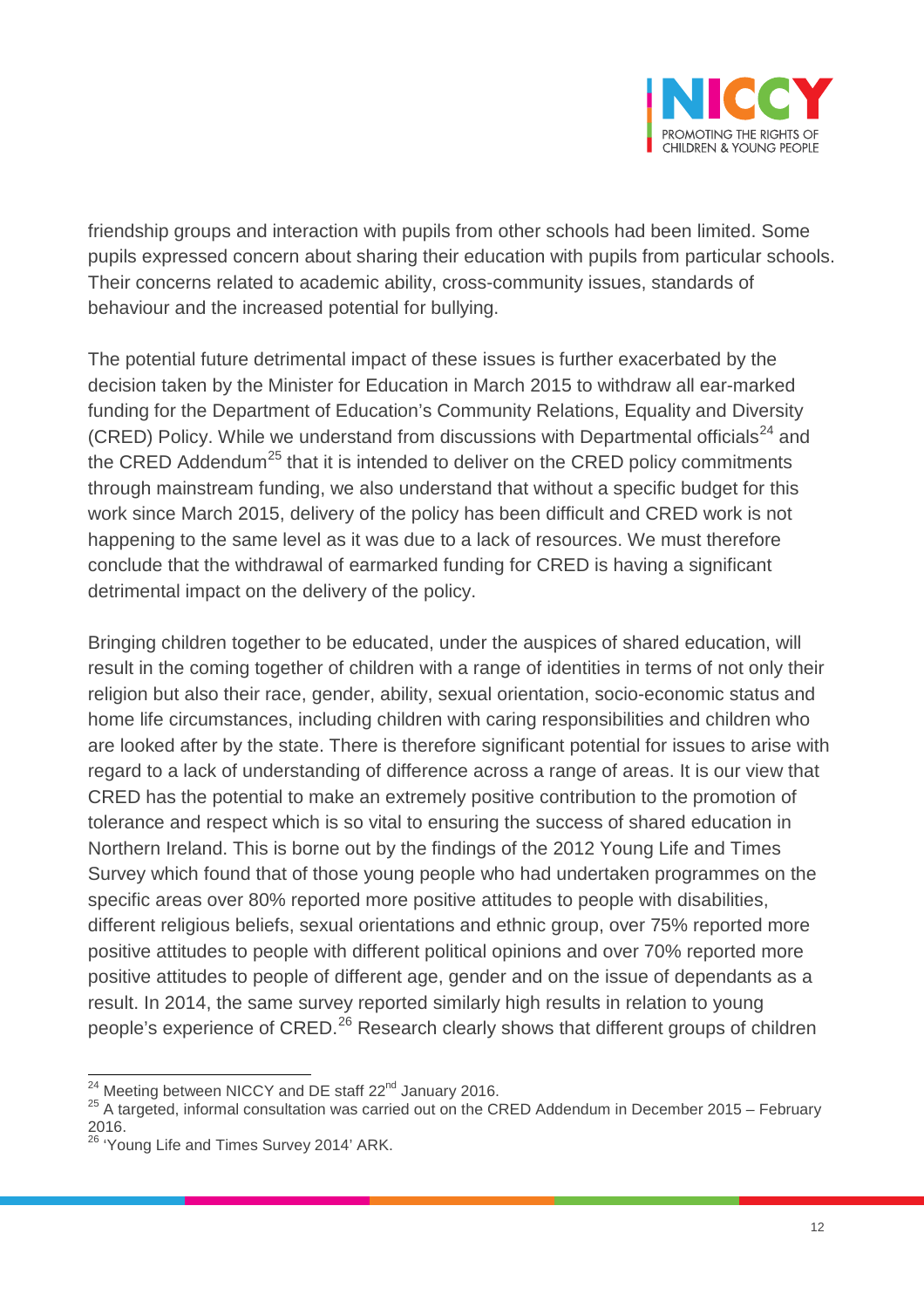

have very different educational experiences. Children from certain groups are much more likely to experience bullying in school and are also much less likely to enjoy equality of opportunity in accessing education, which suggests a clear causal link which must be addressed if all children are to fulfil their maximum potential in education. These include looked after children, Traveller, Roma and black and minority ethnic children, Newcomer children, socio-economically deprived children, children with additional needs including special educational needs and /or a disability, lesbian, gay, bisexual and transgender young people and young carers.

NICCY believes that there is a pressing need for young people to be educated about difference, tolerance, self-respect and respect for others in school. Such education should be part of a whole school approach to ensure the success of shared education and that children are facilitated to fully participate and fulfil their potential in education. We believe that there is an important role for CRED in the furtherance of this aim. The PfG commitment on shred education therefore does not capture the detrimental impact of the withdrawal of all ear-marked funding for CRED on the experience of children in education in learning about tolerance, equality, respect and diversity.

It is NICCY's view that shared education must be viewed as part of a continuum of education models, the ultimate goal being a truly integrated system of education for all children in Northern Ireland, where children of all religions, races, genders, ability, sexual orientations and ages are educated together. This is supported by the DE's definition of shared education as contained in its policy document, *"Sharing Works; A Policy for Shared Education"*[27](#page-12-0), which is for,

*"Vibrant, self-improving shared education partnerships delivering educational benefits to learners, encouraging the efficient and effective use of resources, promoting equality of opportunity, good relations, equality of identity, respect for diversity and community cohesion"*. [28](#page-12-1)

NICCY believes that the PfG commitment relating to shared education should reflect how well its vision is being met and the views of children and young people engaging in shared education should be sought and taken into account in the further development of shared education in order to positively progress this policy area.

<span id="page-12-1"></span><span id="page-12-0"></span><sup>27</sup> "Sharing Works; A Policy for Shared Education", Department of Education, September 2015.<br><sup>28</sup> Page 4, *Ibid.*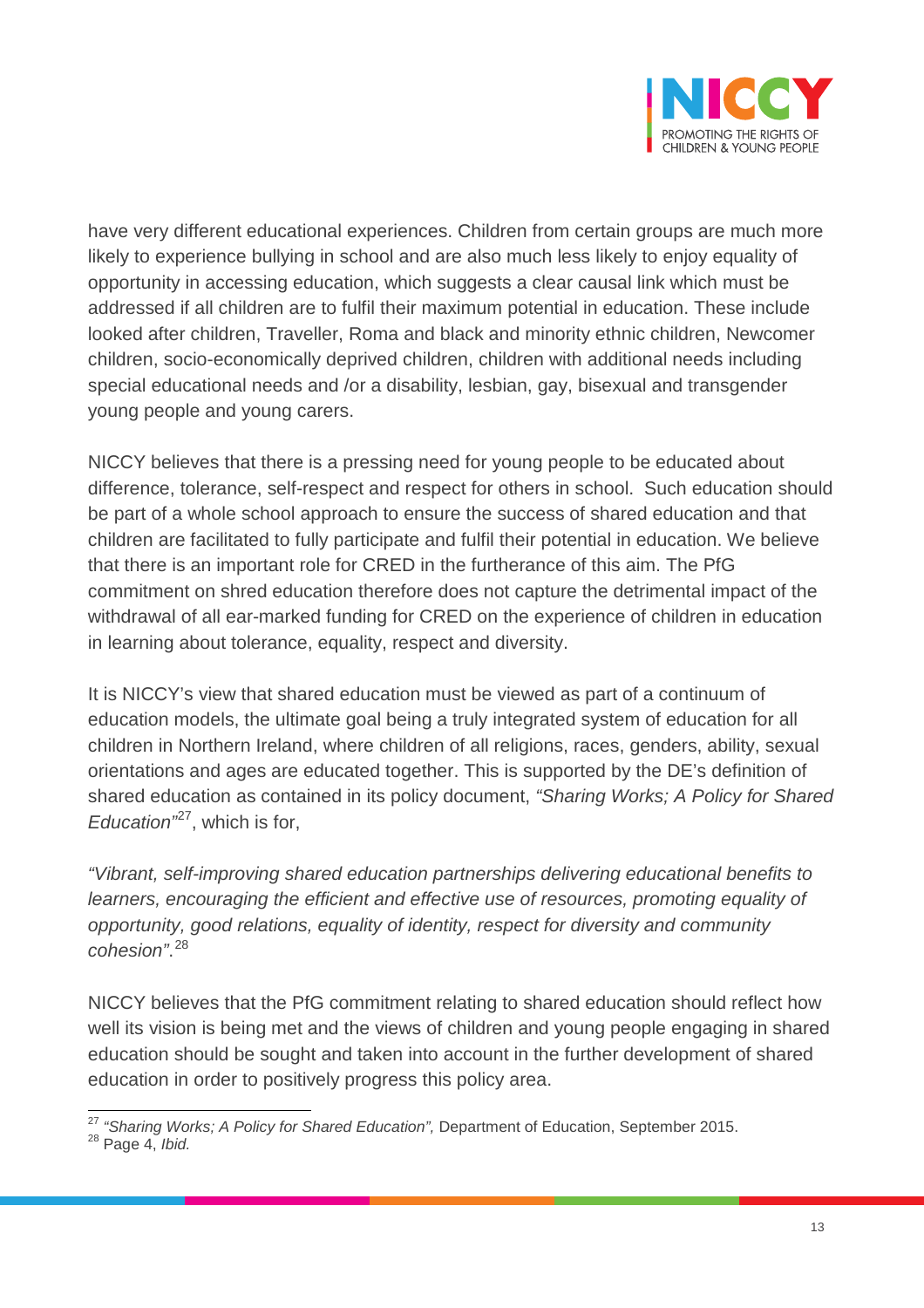

# **2. How easy / difficult has it been to assess the Department's progress in meeting its 2011-15 Programme for Government commitments?**

In assessing the Department of Education's progress in meeting its PfG commitments, NICCY is aware that the current PfG targets run from 2011 to 2015. Targets which relate to the PfG commitments for 2016 can be found in the Department of Education's Business Plan 2015-2016. It is not clear whether these are the targets under which the Department is monitoring its current progress on its PfG commitments, however we have included these targets above in assessing the Department's progress given the extension of the current PfG up to 2016 and the relevance of the targets. In establishing how well the Department has met its PfG commitments, we attempted to source information provided by the Department relating to each target. Information on each target was provided on the Northern Ireland Executive's PfG webpage under its, *"Programme for Government 2011- 2015 Strategic Online Report"*. The information relating to each of the Department's PfG commitments provided in this report is replicated above. The information on each target is very brief and does not give a clear analysis of how well targets have been met, nor is the information current and up to date. With regard to Programme Arrangements and Delivery Framework, the PfG document states that,

*"Clearly defined lines of accountability, supported by effective monitoring and regular reporting are a prerequisite of this Programme for Government and reports on progress against commitments will be produced on a quarterly basis." [29](#page-13-0)*

NICCY believes that there are lessons to be learned for the next PfG with regard to monitoring and accountability. While the Department of Education produces excellent regular and detailed statistical information which allows some level of monitoring of progress on delivery of commitments, this is not made easily accessible to members of the public or to those who are unfamiliar with its location, nor is it linked to the PfG targets or referenced on the NI Executive's PfG webpage. This is extremely disappointing in that the PfG is the core strategic document which sets the Government's priorities for delivery over the term of each political mandate. Detailed monitoring of delivery on PfG commitment targets and wide dissemination of this monitoring, as well as information on remedial actions being taken where progress has been less than expected should be regularly carried out by the Department of Education. The commitments in the PfG on vital areas of

<span id="page-13-0"></span><sup>&</sup>lt;sup>29</sup> Annex 1, p. 55, Programme for Government 2011-2015, NI Executive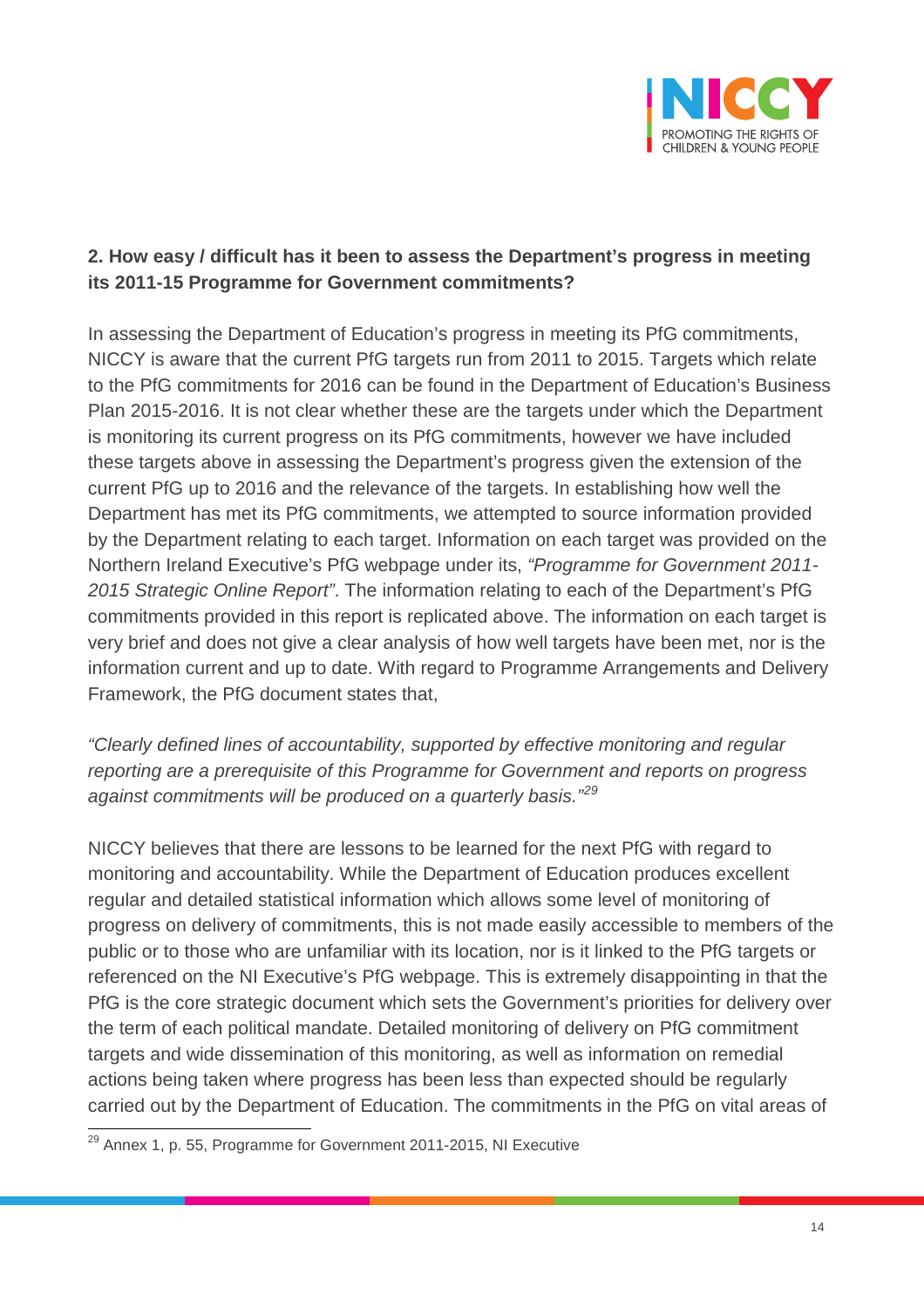

Government such as education are commitments to children and young people and their families and carers. Accountability should ultimately be to them. It is not currently possible to monitor how well the Department is meeting its PfG commitments without having a detailed knowledge of current education policy and legislative developments, the types of information collated and where this is stored and recent research on education in Northern Ireland. NICCY believes that monitoring and accountability mechanisms for the next PfG need to be significantly amended to allow for genuine public accountability and transparency, two of the seven fundamental principles of public life; the standards which are required of public office holders and those engaged in the delivery of public services.<sup>[30](#page-14-0)</sup>

# **4. What should the Department of Education's Programme for Government commitments be for the next mandate i.e. 2016-2021?**

The Children's Services Co-operation Act (Northern Ireland) 2015 (as discussed below) makes a commitment to children's rights in line with the relevant provisions of the UNCRC in the delivery of children's services in Northern Ireland. In the next mandate the coordination of how Government Departments and agencies are meeting their obligations under this Act will be the responsibility of the Department of Education as children's services are transferring to this Department from OFMDFM. NICCY believes that the UNCRC should be the basis upon which all commitments to children in the next PfG are founded. In addition, the UK Government and its devolved administrations are due to be examined by the United Nations Committee on the Rights of the Child in May 2016 on its compliance with its obligations under the UNCRC. Recommendations on what the Government needs to do better to better ensure compliance with the UNCRC will be made by the Committee in the form of Concluding Observations, some of which will relate to education. These recommendations should be central in taking forward the Department of Education's PfG commitments for 2016-2021.

The main UNCRC articles which relate to education are Articles 28 and 29. Other articles are also relevant in the context of education, not least the 4 principles of the Convention. The UNCRC principles require the Government to ensure that children are not discriminated against - Article 2, their best interests are upheld - Article 3, they develop to their maximum potential - Article 6 and they are able to meaningfully participate in all

<span id="page-14-0"></span><sup>&</sup>lt;sup>30</sup> The Nolan Principles, The 7 Principles of Public Life, https://www.gov.uk/government/publications/the-7principles-of-public-life/the-7-principles-of-public-life--2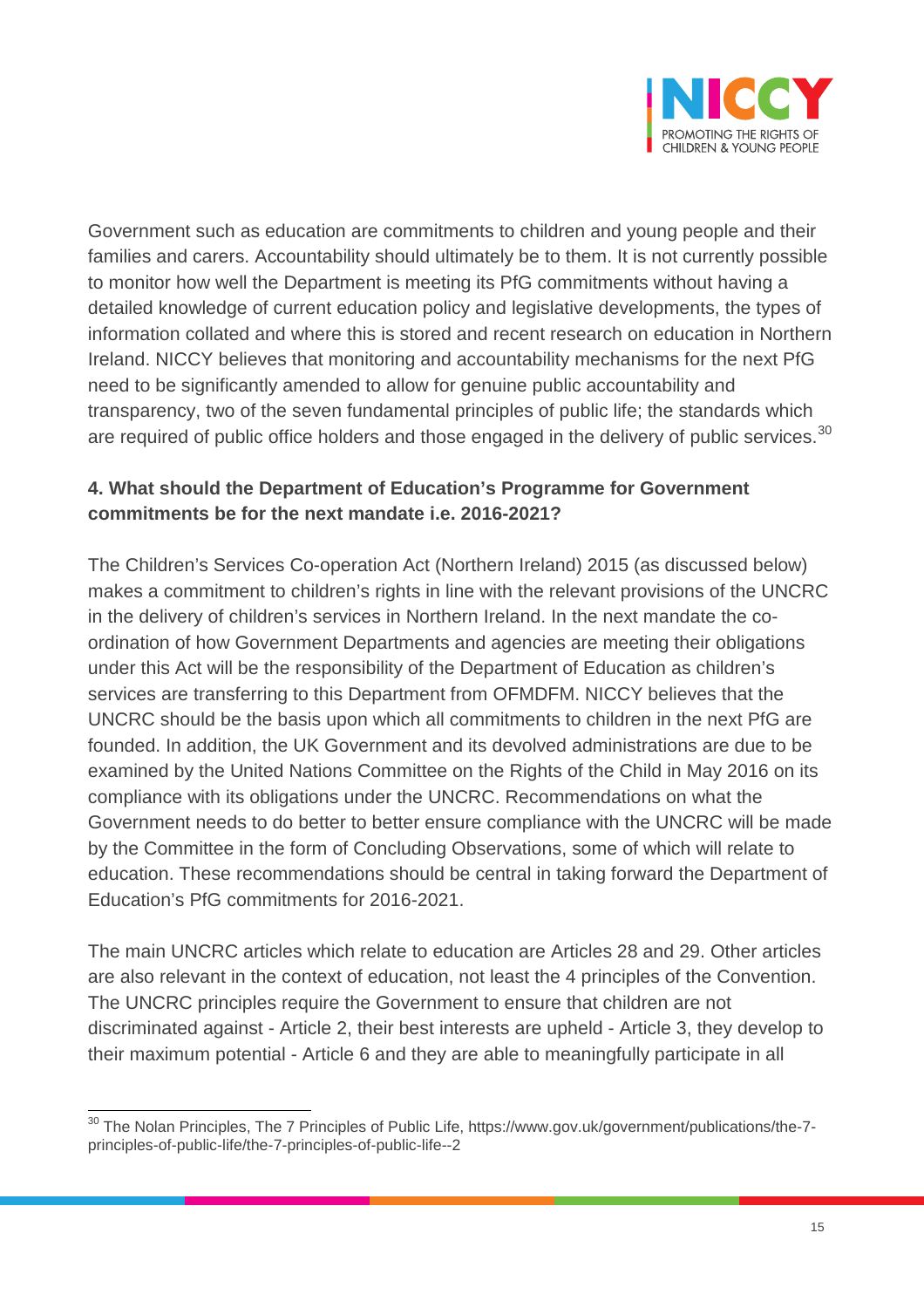

aspects of their lives - Article 12. General Comment 1 on the Aims of Education<sup>[31](#page-15-0)</sup> highlights a number of other Convention articles which are relevant to education and the fulfilment of the aims of education as detailed under Article 29 of the Convention. $32$  These include, but are not limited to, the rights and responsibilities of parents (Articles 5 and 18), freedom of expression (Article 13), freedom of thought (Article 14), the right to information (Article17), the rights of children with disabilities (Article 23), the right to education for health (Article 24) and the linguistic and cultural rights of children belonging to minority groups (Article 30).

The text of the two main articles which relate to education, Articles 28 and 29 of the UNCRC, is as follows: -

# *Article 28*

1. States Parties recognize the right of the child to education, and with a view to achieving this right progressively and on the basis of equal opportunity, they shall, in particular: (a) Make primary education compulsory and available free to all;

(b) Encourage the development of different forms of secondary education, including general and vocational education, make them available and accessible to every child, and take appropriate measures such as the introduction of free education and offering financial assistance in case of need;

(c) Make higher education accessible to all on the basis of capacity by every appropriate means;

(d) Make educational and vocational information and guidance available and accessible to all children;

(e) Take measures to encourage regular attendance at schools and the reduction of dropout rates.

2. States Parties shall take all appropriate measures to ensure that school discipline is administered in a manner consistent with the child's human dignity and in conformity with the present Convention.

3. States Parties shall promote and encourage international cooperation in matters relating to education, in particular with a view to contributing to the elimination of ignorance and illiteracy throughout the world and facilitating access to scientific and technical knowledge

<span id="page-15-0"></span> $31$  United Nations Committee on the Rights of the Child, General Comment No. 1 (2001) 'The aims of education' CRC/GC/2001/1.

<span id="page-15-1"></span><sup>32</sup> Para 6, *Ibid.*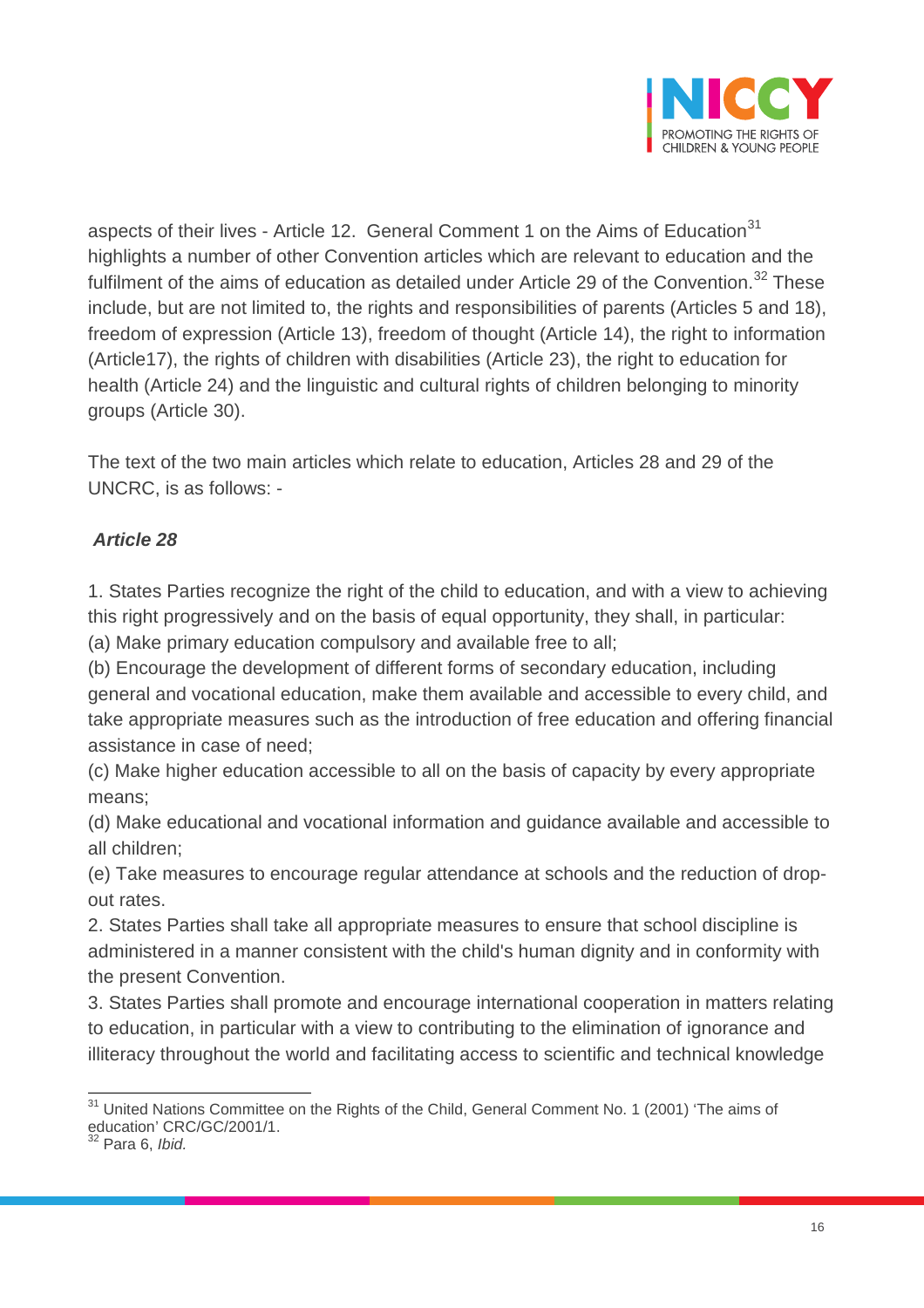

and modern teaching methods. In this regard, particular account shall be taken of the needs of developing countries.

# *Article 29*

1. States Parties agree that the education of the child shall be directed to:

(a) The development of the child's personality, talents and mental and physical abilities to their fullest potential;

(b) The development of respect for human rights and fundamental freedoms, and for the principles enshrined in the Charter of the United Nations;

(c) The development of respect for the child's parents, his or her own cultural identity, language and values, for the national values of the country in which the child is living, the country from which he or she may originate, and for civilizations different from his or her own;

(d) The preparation of the child for responsible life in a free society, in the spirit of understanding, peace, tolerance, equality of sexes, and friendship among all peoples, ethnic, national and religious groups and persons of indigenous origin;

(e) The development of respect for the natural environment.

2. No part of the present article or article 28 shall be construed so as to interfere with the liberty of individuals and bodies to establish and direct educational institutions, subject always to the observance of the principle set forth in paragraph 1 of the present article and to the requirements that the education given in such institutions shall conform to such minimum standards as may be laid down by the State.

Article 28 of the Convention outlines the right to education, whereas Article 29(1), which details the aims of education, adds a qualitative dimension to the general right to education under Article 28. Article 29(1) reflects the rights and inherent dignity of the child; it insists on the need for education to be child-centred, child-friendly and empowering and highlights the need for educational processes to be based upon the principles outlined in Article 29(1).

In its 2008 examination of the UK Government's compliance with its obligations under the UNCRC expressed its concern that there has been little progress in enshrining article 12 in education law and policy.<sup>[33](#page-16-0)</sup>

<span id="page-16-0"></span><sup>&</sup>lt;sup>33</sup> Para 32, CRC/C/GBR/CO/4, 3<sup>rd</sup> October 2008.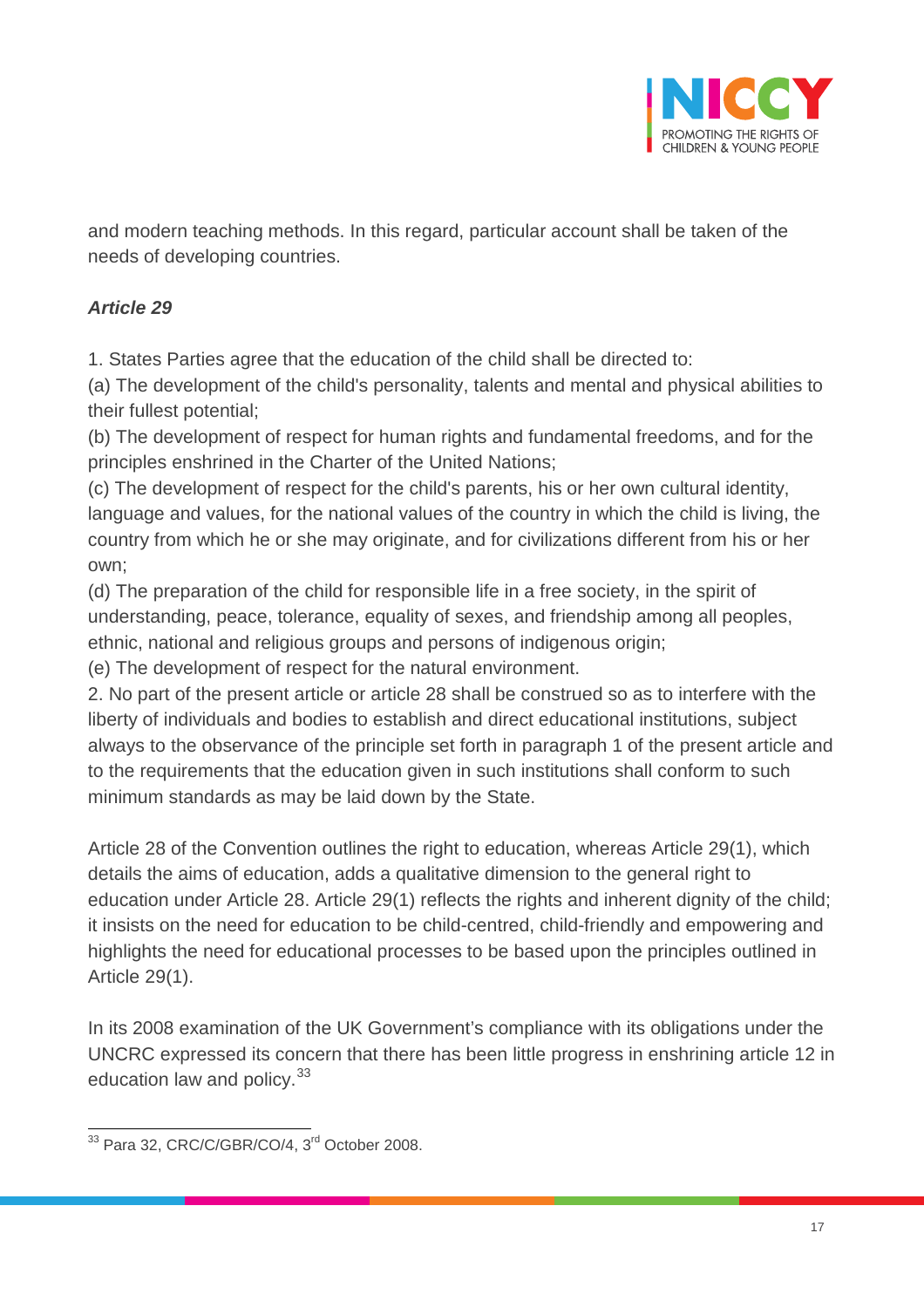

In addressing education, it continued:

*"The Committee notes with appreciation the numerous efforts of the State party in the sphere of education, in order to guarantee the objectives set out in the Convention. However, it is concerned that significant inequalities persist with regard to school achievement of children living with their parents in economic hardship. Several groups of children have problems being enrolled in school or continuing or reentering education, either in regular schools or alternative educational facilities, and cannot fully enjoy their right to education, notably children with disabilities, children of Travellers, Roma children, asylum-seeking children, dropouts and non-attendees for different reasons (sickness, family obligations etc.), and teenage mothers.*

*Furthermore, the Committee is concerned that:*

*(a) Participation of children in all aspects of schooling is inadequate, since children have very few consultation rights, in particular they have no right to appeal their exclusion or to appeal the decisions of a special educational needs tribunal;*

*(b) The right to complain regarding educational provisions is restricted to parents, which represent a problem especially for looked after children for whom local authorities have, though mostly do not use, parental authority;*

*(c) Bullying is a serious and widespread problem, which may hinder children's attendance at school and successful learning;*

*(d) The number of permanent and temporary school exclusions is still high and affects in particular children from groups which in general are low on school achievement;*

*(e) The problem of segregation of education is still present in Northern Ireland;*

*(f) Despite the Committee's previous concluding observations, academic selection at the age of 11 continues in Northern Ireland.*

*The Committee recommends that the State party:*

*(a) Continue and strengthen its efforts to reduce the effects of the social background of children on their achievement in school;*

*(b) Invest considerable additional resources in order to ensure the right of all children to a truly inclusive education which ensures the full enjoyment to children from all disadvantaged, marginalized and school-distant groups;*

*(c) Ensure that all children out of school get alternative quality education;*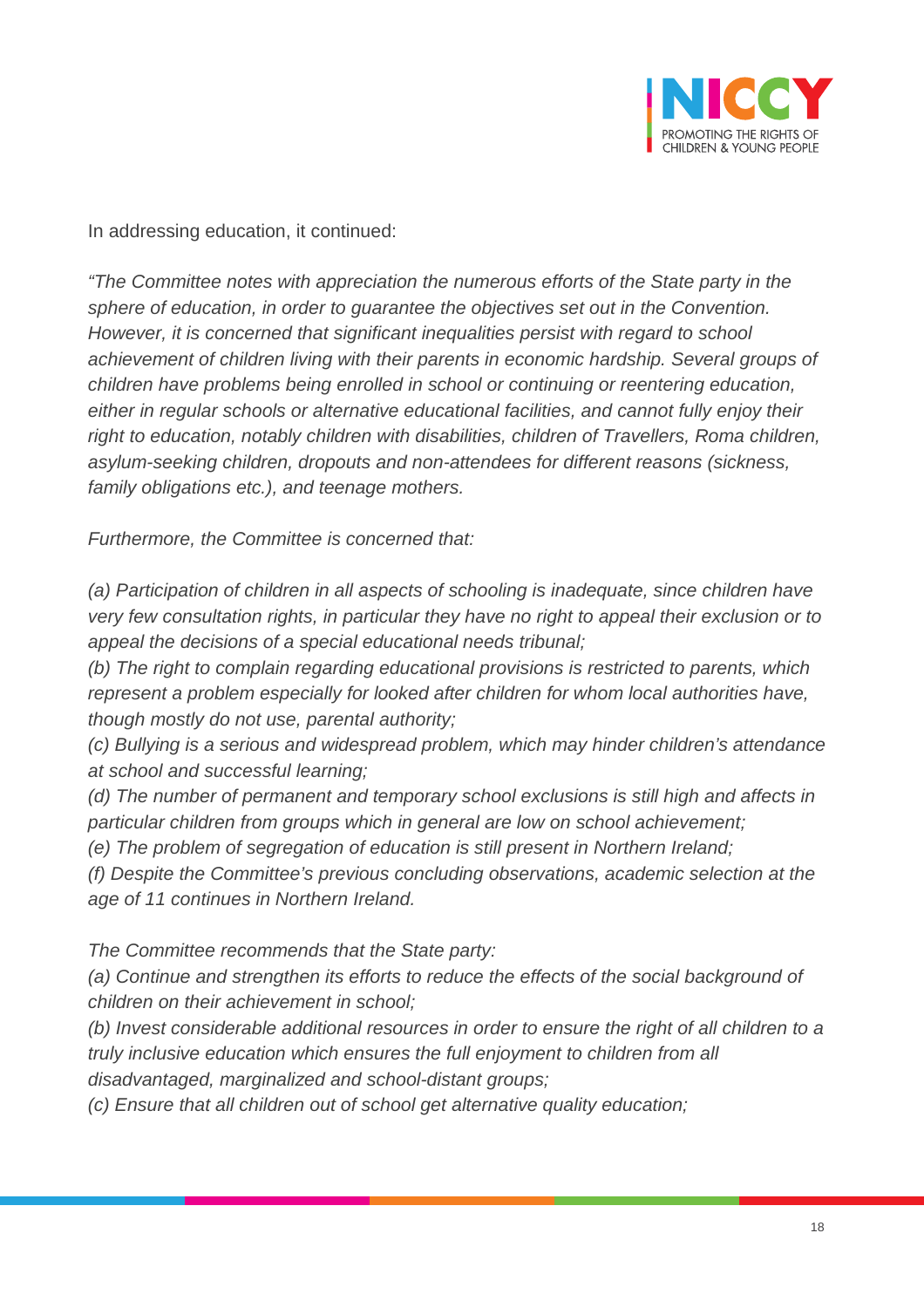

*(d) Use the disciplinary measure of permanent or temporary exclusion as a means of last resort only, reduce the number of exclusions and get social workers and educational psychologists in school in order to help children in conflict with school;*

*(e) Make sure that children without parental care have a representative who actively defends their best interests;*

*(f) Intensify its efforts to tackle bullying and violence in schools, including through teaching human rights, peace and tolerance;*

*(g) Strengthen children's participation in all matters of school, classroom and learning which affect them;*

*(h) Ensure that children who are able to express their views have the right to appeal against their exclusion as well as the right, in particular for those in alternative care, to appeal to special educational need tribunals*

*(i) Take measures to address segregation of education in Northern Ireland;*

*(j) Put an end to the two-tier culture in Northern Ireland by abolishing the 11+ transfer test and ensure that all children are included in admission arrangements in post-primary schools." [34](#page-18-0)*

The UN Committee on the Rights of the Child's General Comment 1 on the Aims of Education<sup>[35](#page-18-1)</sup> provides insight into the obligations on Government under Article 29(1) of the Convention. According to the General Comment on Article 29 of the Convention – a statement of its meaning and objectives - education must be child-centred, child-friendly and empowering.<sup>[36](#page-18-2)</sup> The goal is to strengthen the child's capacity to enjoy the full range of human rights, to promote a culture which is infused by appropriate human rights values and to empower the child through developing his or her skills, learning and other capacities, human dignity, self-esteem and self-confidence. In this context, 'education' goes far beyond formal schooling to embrace the broad range of life experiences and learning processes which enable children, whether individually or collectively, to develop their personalities, talents and abilities and to live a full and satisfying life within society. It is this vision for education that NICCY believes should be translated into the next education commitments within the PfG for 2016-2021.

NICCY wishes to see the Department of Education, particularly in light to its renewed commitment to children's rights and the UNCRC within the Children's Services Co-

<sup>34</sup> *Ibid,* Para 66 and 67

<span id="page-18-1"></span><span id="page-18-0"></span><sup>35</sup> *Op cit* 31

<span id="page-18-2"></span><sup>36</sup> *Ibid*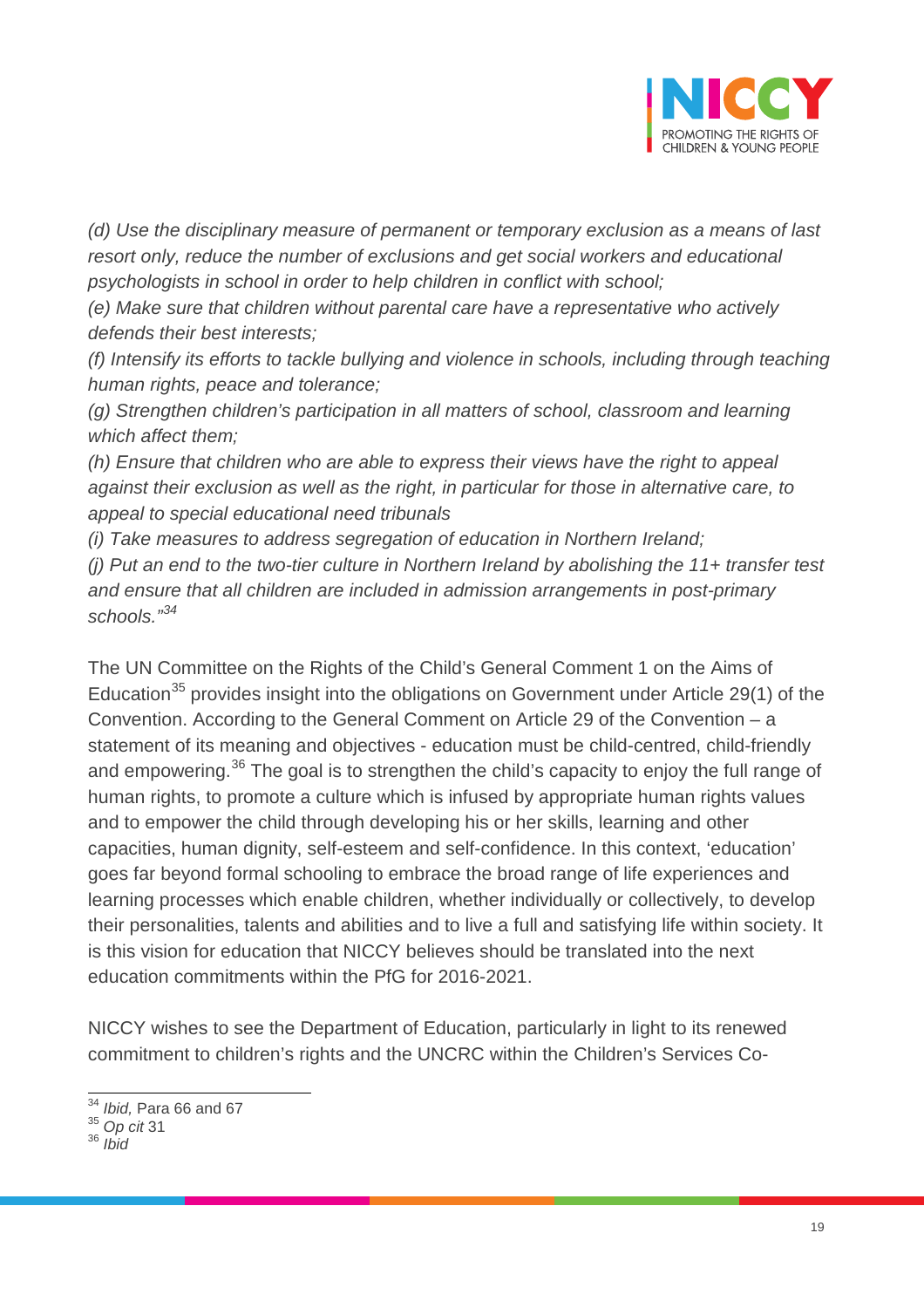

operation Act (Northern Ireland) 2015, aiming to ensure that the education system in Northern Ireland ensures that all children develop to their maximum potential through education which develops their personalities, talents and abilities. The education system in Northern Ireland must be able to meet the needs of all of our children and young people. The narrow focus on GCSE results is failing some of our most vulnerable children and young people whose experience of education is not child-centred, child-friendly and empowering. The focus for the education commitments in the next PfG must be the eradication of educational inequalities for all children whom the current education system is failing. These include Traveller children, minority ethnic and newcomer children, children with special educational needs, children with a disability, children from disadvantaged backgrounds, particularly boys and Protestants, looked after children, LGBT children, young carers, children in hospital, in the justice system and out of education.

# **5. What additional or other metrics should be used in order to assess Departmental progress in the next mandate?**

The Children's Services Co-operation Act (Northern Ireland) 2015 is a significant legislative development which aims to improve the well-being of children and young people in a manner that realises their rights. As stated above, in the next mandate the coordination of how Government Departments and agencies are meeting their obligations under this Act will be the responsibility of the Department of Education with the transfer of children's policy from OFMDFM. The obligations under the Act should inform all of the work which Government Departments and agencies take to improve the lives of children and young people in Northern Ireland. The Act places statutory obligations on Government Departments and agencies to co-operate with each other in order to contribute to the improvement of the well-being of children and young people and to adopt a Children and Young People's Strategy. The Act sets out eight areas which define the well-being of children and young people and these include learning and achievement and living in a society which respects their rights. $37$  It also states that in determining the meaning of wellbeing for the purposes of this Act, regard is to be had to any relevant provision of the United Nations Convention on the Rights of the Child.<sup>[38](#page-19-1)</sup> The Act states that the NI Executive must adopt a Children and Young People's Strategy which sets out how it proposes to improve the well-being of children and young people.<sup>[39](#page-19-2)</sup> The strategy must set

<span id="page-19-0"></span> $\frac{37}{37}$ The Children's Services Co-operation Act (Northern Ireland) 2015 1(2)(c) and (g)  $\frac{38}{161}$  1(4)

<span id="page-19-2"></span><span id="page-19-1"></span><sup>38</sup> *Ibid* 1(4) <sup>39</sup> *Ibid* 3(1)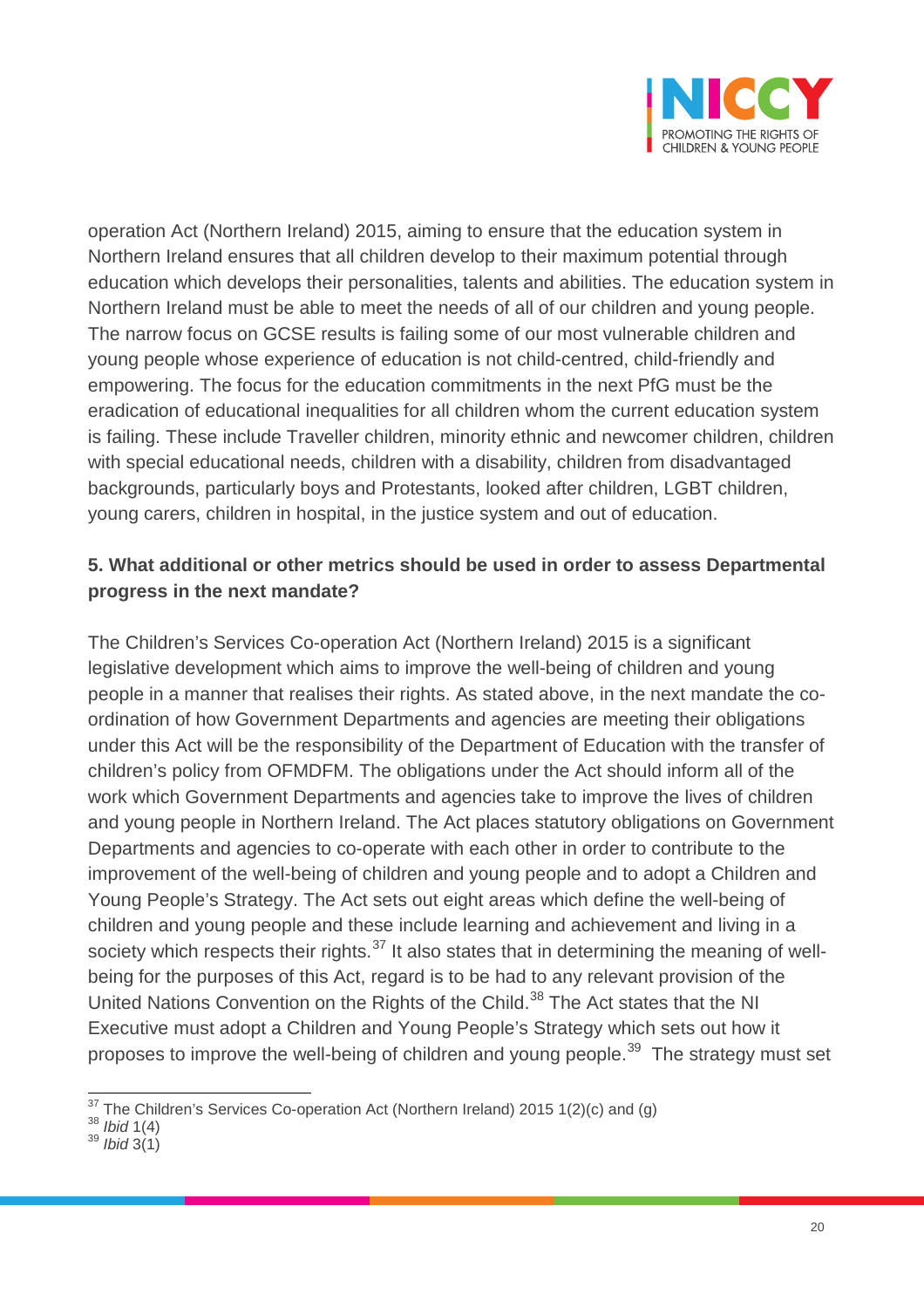

out the outcomes the Executive intends should be achieved for that purpose<sup>[40](#page-20-0)</sup> and the actions to be taken by Northern Ireland Departments, among others, for the purpose of achieving those outcomes.<sup>[41](#page-20-1)</sup> The first strategy must be laid before the Assembly before the end of the period of 12 months beginning with the day on which this Act receives Royal Assent.<sup>[42](#page-20-2)[43](#page-20-3)</sup>

There are also obligations under the Act on the NI Executive prepare a report on the operation of the Act.<sup>[44](#page-20-4)</sup> The report must be laid before the Assembly<sup>[45](#page-20-5)</sup> and published by the NI Executive.<sup>[46](#page-20-6)</sup> It must include statements on what actions have been taken by the NI Executive, and Government Departments, for the purpose of achieving the outcomes set out in the Children and Young People's Strategy; what progress has been made towards achieving those outcomes, or the extent to which they have been achieved; how children's authorities and other children's service providers have co-operated with each other in the provision of children's services; how children's authorities have exercised their powers to share resources and pool funds; and how the well-being of children and young people has improved.<sup>[47](#page-20-7)</sup> The report should also identify any further opportunities for co-operation between children's authorities and other children's service providers that could help to achieve the outcomes set out in the strategy; any other ways in which the well-being of children and young people could be improved, and any ways in which the Children and Young People's Strategy might be revised in order to contribute to those improvements.<sup>[48](#page-20-8)</sup> The Act requires the NI Executive to prepare a report not more than 18 months after the date it adopted the Children and Young People's Strategy<sup>[49](#page-20-9)</sup> and thereafter at intervals of not more than 3 years.<sup>[50](#page-20-10)</sup>

NICCY wishes to see all Government Departments and agencies who are involved in the delivery of children's services carrying out ongoing transparent monitoring on its work within the statutory monitoring context required by the Children's Services Co-operation Act (Northern Ireland) 2015. This will make the monitoring requirements of the Act easier

<span id="page-20-6"></span>

- <span id="page-20-5"></span><span id="page-20-4"></span><span id="page-20-3"></span>44 *Ibid* 5(2)<br><sup>45</sup> *Ibid* 5(8)(a)<br><sup>46</sup> *Ibid* 5(8)(b)<br><sup>47</sup> *Ibid* 5(3)(a)-(e)<br><sup>48</sup> *Ibid* 5(5)(a)<br><sup>50</sup> *Ibid* 5(5)(b)
- <span id="page-20-10"></span><span id="page-20-9"></span>

<span id="page-20-1"></span><span id="page-20-0"></span><sup>40</sup> *Ibid* 3(2)(a)<br>
<sup>41</sup> *Ibid* 3(2)(b)<br>
<sup>42</sup> 9<sup>th</sup> December 2015<br>
<sup>43</sup> Op cit 37, 10(2)

<span id="page-20-2"></span>

<span id="page-20-8"></span><span id="page-20-7"></span>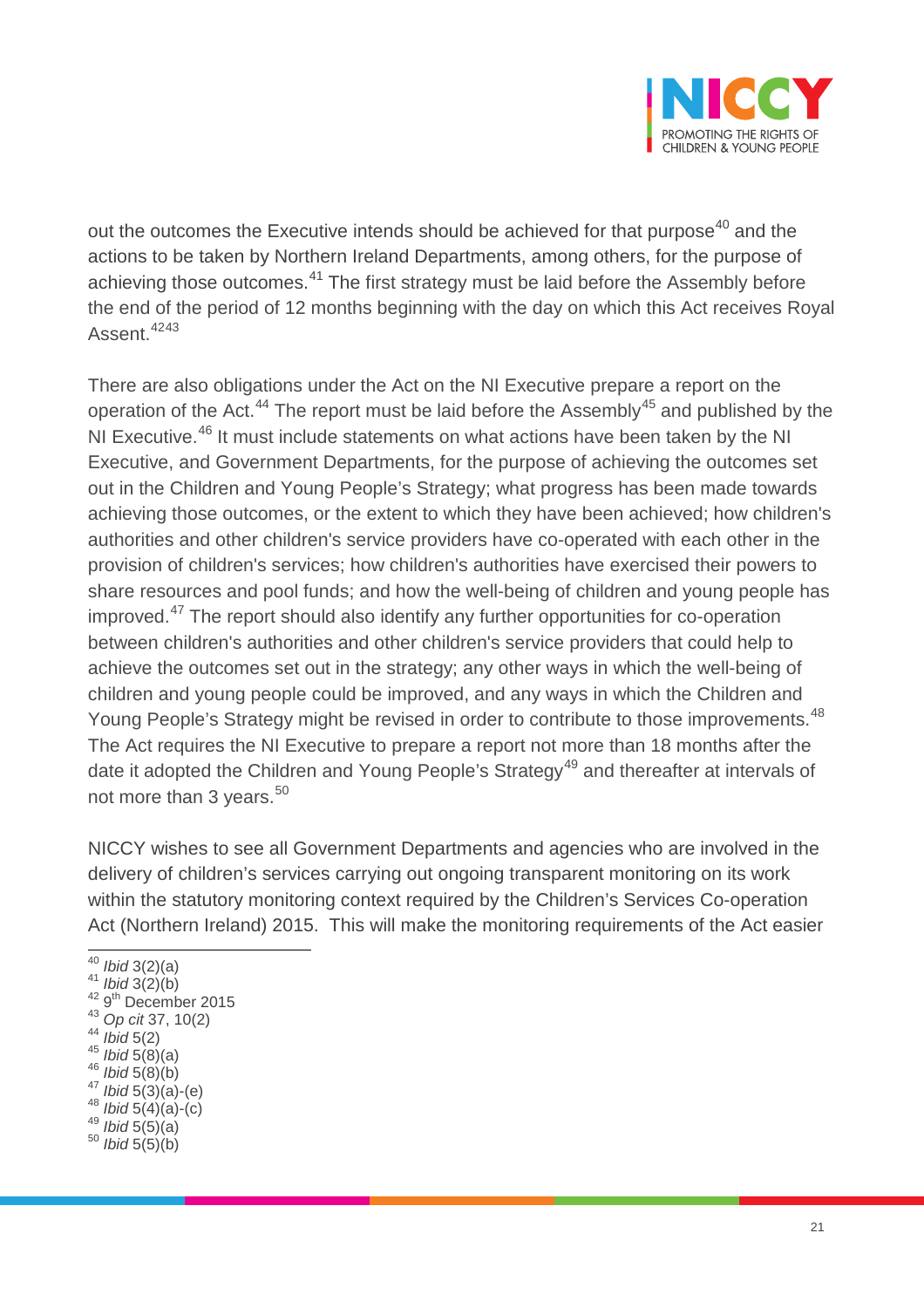

to comply with on an ongoing basis and should impact on how Government Departments, including the Department of Education focuses its work, with a clear emphasis on children's rights, with the child at the centre of the delivery of children's services and cooperation and best use of resources as fundamental guiding considerations.

NICCY believes that the Children and Young People's Strategy should be the framework under which all work by Government in Northern Ireland in the provision of services for children and young people is undertaken. The Children's Strategy will also be the responsibility of the Department of Education with the transfer of children's policy to the Department of Education from OFMDFM. **The ultimate goal for Government Departments and agencies in the delivery of children's services should be to improve the wellbeing of children and young people in a manner which ensures the realisation of their rights**. NICCY wishes to see a clear commitment in the next PfG to delivery on the statutory obligations detailed in the Children's Services Co-operation Act (Northern Ireland) 2015 as well as the commitments set out in the Children and Young People's Strategy for Northern Ireland. The Department of Education's future PfG commitments should come within one or more of the eight areas in the Act which detail what is meant by the 'well-being' of children and young people. We envisage the main areas for the Department of Education being learning and achievement and living in a society which respects their rights, however, actions taken by the Department will also contribute to other areas of well-being, including physical and mental health, the enjoyment of play and leisure, living in safety and with stability, economic and environmental well-being, making a positive contribution to society and living in a society in where equality of opportunity and good relations are promoted.

Many of the issues relating to educational disadvantage in Northern Ireland are not solely related to education and require a cross-departmental and cross-agency approach. We are hopeful that the statutory obligation on Government Departments and agencies through the Children's Services Co-operation Act (Northern Ireland) 2015 to co-operate in the provision of children's services will go some way to ensuring that deeper, societal issues which impact on the ability of all children to achieve to their full potential in education will be more fully addressed. Given the difficulties expressed above in collating information on how well the Department has met its PfG commitments, NICCY strongly recommends clear, transparent and regular monitoring of the commitments in the next PfG which is clearly linked to the Children's Strategy high level outcomes and the legislative requirements of the Children's Services Co-operation Act (Northern Ireland) 2015. We